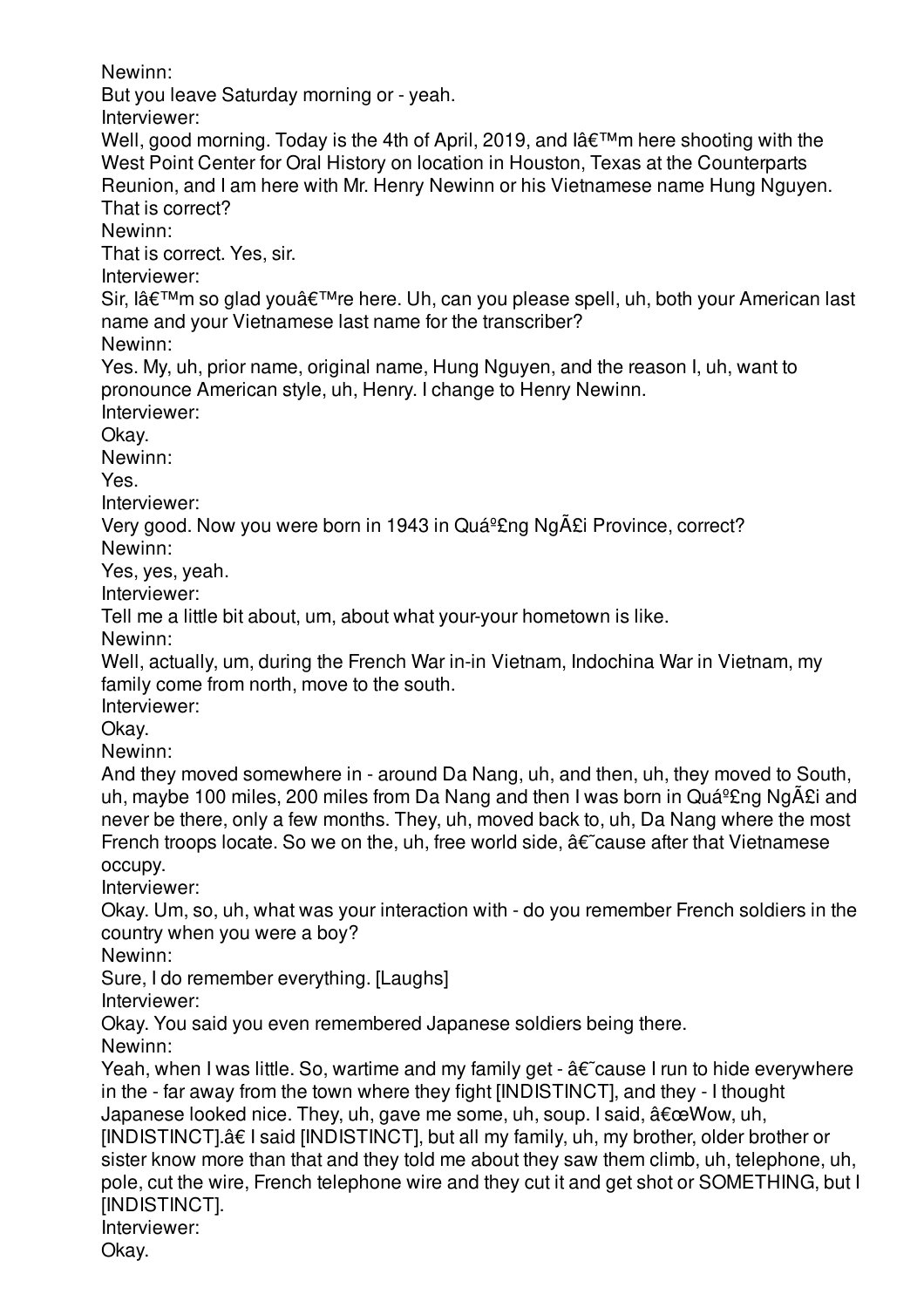Newinn:

After that war and then the French, uh, re-reoccupied, uh, Vietnam, they bring a lot of troops from North Africa, like Tunisia, ANSARI, um, Moroccan and, uh, German, uh, volunteer after the second World War back to-to French legionnaires from overseas in for the French. Interviewer: Okay, so you saw, uh, French soldiers from Tunisia, uh, Morocco, Algeria? Newinn: Algeria and, uh, Senegalese. [INDISTINCT]. Interviewer: Okay. And, uh, and then German soldiers. Newinn: And German - um, mostly German. About 90 percent German. Interviewer: Really? Newinn: We call them Foreign Legion. Interviewer: Okay. Newinn: Legionnaires, yeah. Interviewer: Okay. Did you - uh, as a boy, did you interact with any of these? Newinn: Sure, yeah. Interviewer: Tell - Newinn: Because my family, uh, uh, mostly do what to them like, uh, open a mess hall or-or a little restaurant, so they all come. So I learned a lot of language from them, all kinds of language from North Africa to French, German. Little bit. It was mostly not nice language. [Laughs] You know, they're soldiers. Interviewer: Yeah. Newinn: So, I could communicate, say a few, little words and they  $\hat{\mathbf{a}} \in \mathbb{R}^{m}$  re all happy, so I communicate with them through the  $\hat{\mathbf{a}} \in \mathbb{R}$ Interviewer: Okay. Newinn: And, um, song and something like that. Interviewer: And-and so your family ran kind of a restaurant. Newinn: Right. Interviewer: Okay. And, uh, and so you-you would see these foreign soldiers every day. Newinn: Every day, yeah, and I serve like a, uh, pull the-the fan. You know, in that day we donâ $\epsilon^{\text{TM}}$ have electric fan and this one THING, [makes pulling sound]. I just pulled it. Interviewer: Okay, so you have a cord and you had to  $\hat{\mathbf{a}} \in \mathbb{R}^n$ Newinn: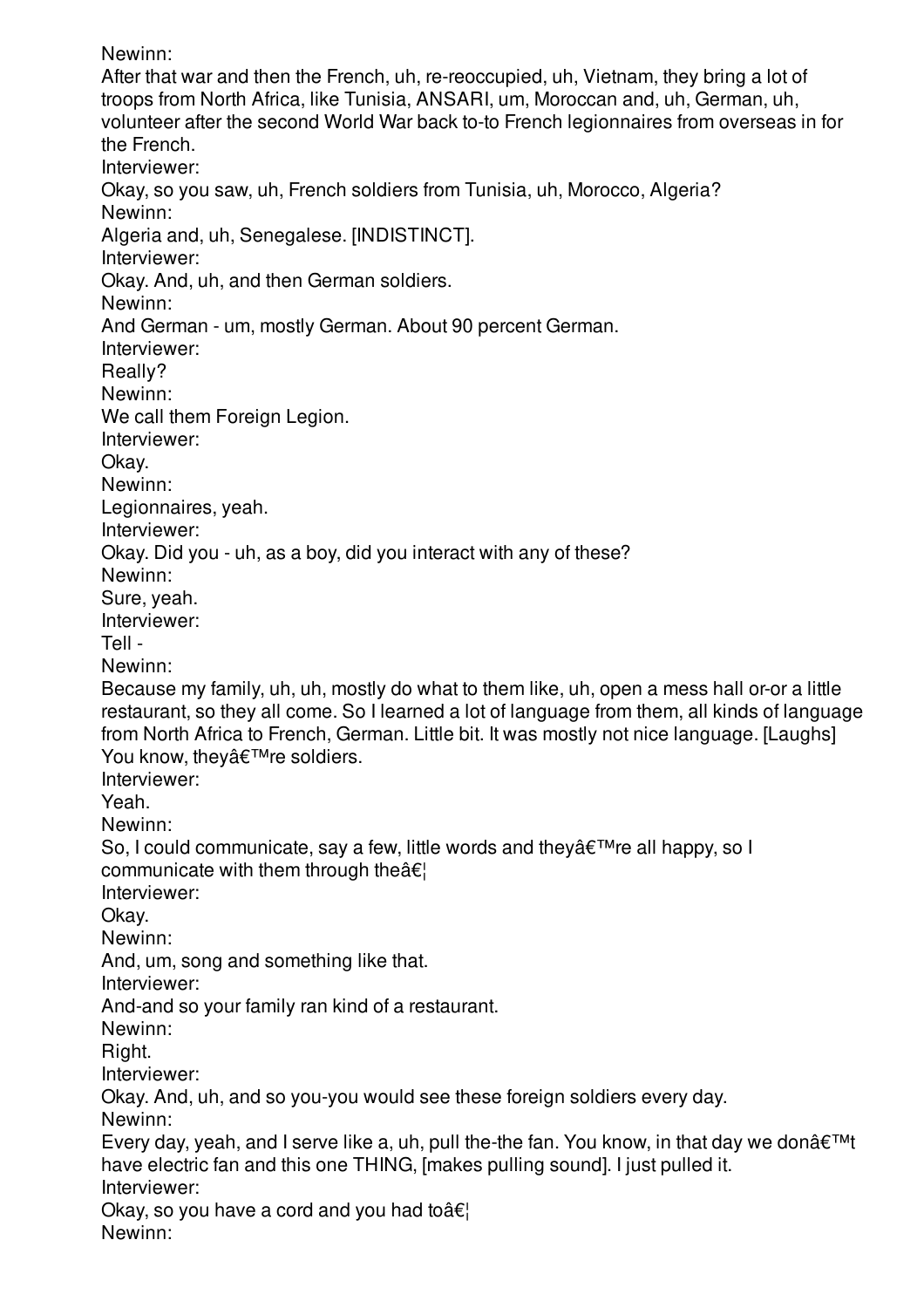Yeah, yeah, yes. Interviewer: Okay. Alright. Newinn: So I learned - uh, see a lot of war, you know, during my lifetime, yeah, myâ $\epsilon$ ! Interviewer: Sure. Did you, um - did those foreign soldiers treat you pretty well? Newinn: The soldiers treat very nice, yeah, very nice, very nice. And of course, uh, I-I remember sometimes in May they have a big holiday for legionnaire. Every house have to close the door because they have free to walk on the street, do anything they want to celebrate their - I don $\hat{a} \in \text{TM}$  know what. A month for legionnaire or month $\hat{a} \in \text{TM}$ Interviewer: Okay. And you said you saw fighting as a boy. Newinn: Yes. As a, um, probably four years old. Interviewer: Mm-hmm. Newinn: My father, uh, hold me on his neck and carry into the - run to the - to the hiding in the bush because they fight the German - not German soldiers, but the French Legion and they say, "Hold that man, hold that man!†And my father crawl up, you know, because I-I cry because I get hurt. I a $\epsilon$ <sup>TM</sup>m not afraid of the gun but I a $\epsilon$ <sup>TM</sup>m afraid of cactus. He stick me. [Laughs] Interviewer: Oh, yeah? Newinn: Yeah, he holding me under the cactus. I just screamed. So a German guy almost shoot. Interviewer: Wow. Newinn: But, uh, lucky he see a little kid and, I donâ $\epsilon^{\text{TM}}$ t know, my [INDISTINCT] and, umâ $\epsilon$ ] Interviewer: Okay. Newinn: Yeah. So we receive a lot of hardship from that second World War up to French War and then American War, uh, continue. Interviewer: Right. Uh, a long history of war. Newinn: Yeah, yeah, the whole-whole life. Interviewer: So, let's see. You would've been 11 when the country split. Newinn: Nearby. Some-something like this. Interviewer: Tell me a little bit about 1954 when Vietnam divided. What-what did you think about at that time? Newinn: Actually, at that time, uh, uh, we stay in Da Nang with the big town of the French because that $\hat{a} \in \mathbb{M}$ s more secure. The French headquarter was a troop or-or admin office located there, so a nice building built and my family have a house there and little, uh, restaurant. So when they divided, of course my family is ready to move, and then my other family still in the north tried to get back inside. It was a big problem, like, um, uh, a lot of e-evacuation

people relocate to the south and-and I saw the French troop try to move out.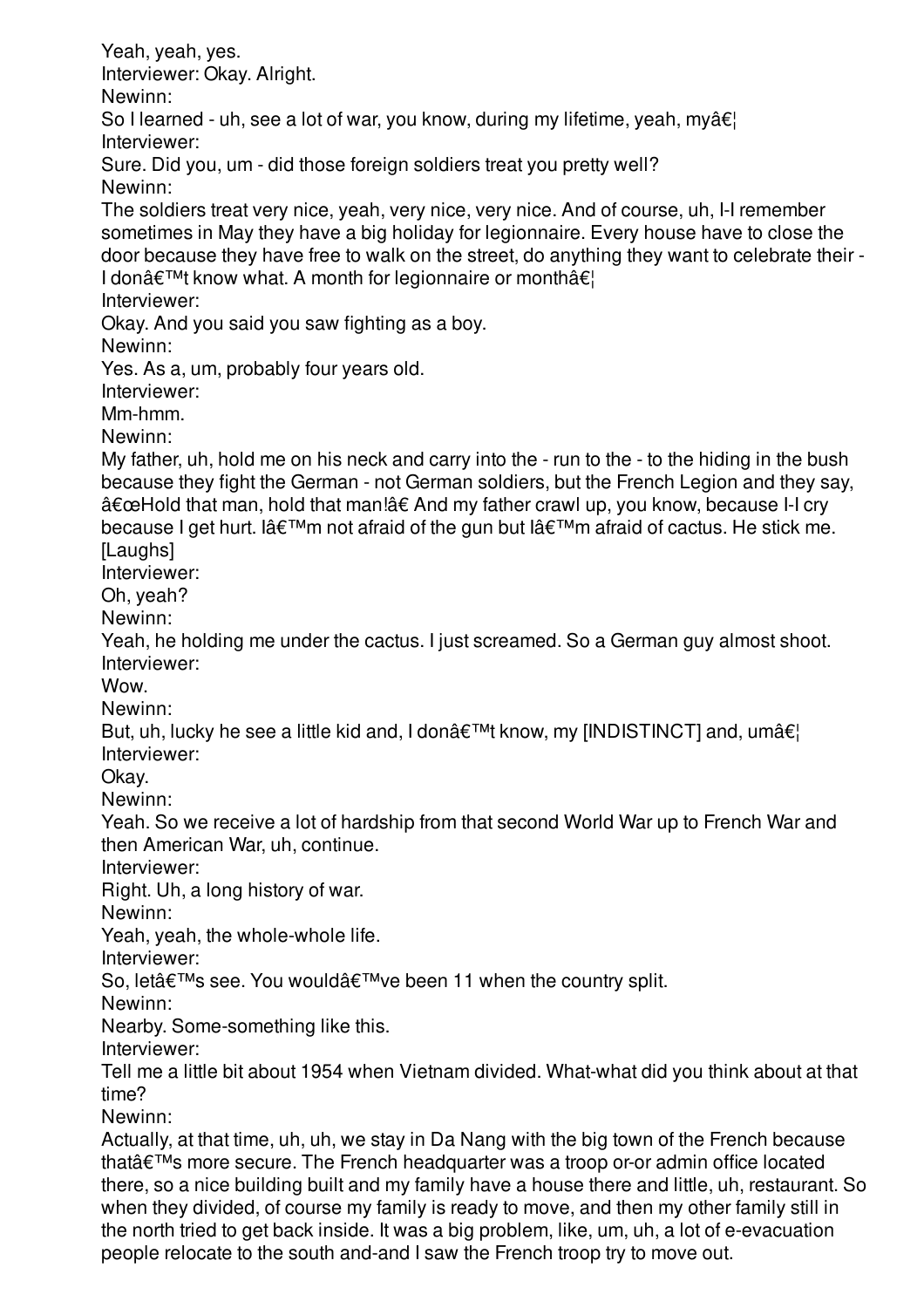people relocate to the south and-and I saw the French troop try to move out. Interviewer:

Right.

Newinn:

But, uh, during the second World War my family in the north tried to follow us to move to the south and, uh, they go by ship, by sampan, by boat from the north, but the ally, uh, probably English, just they bombed. My whole family died on the boat moving south during the Geneva agreement peace talk, P-Paris Agreement.

Interviewer:

Okay. So part of your family died as they were trying to  $\hat{\alpha} \in \mathcal{C}$ 

Newinn:

Move from the north to the south.

Interviewer:

Yeah.

Newinn:

By the ally armed force because they think maybe Japanese boat. They didn $\hat{a} \in \mathbb{M}$ t recognize who they [INDISTINCT] die.

Interviewer:

Okay. Alright. And so when-when refugees came from the north, um, did-did, uh, you all welcome them into the - into South Vietnam?

Newinn:

Uh, most of them, uh, depend on the government. They say,  $\hat{a} \in \mathbb{C}$ Ckay, what kind of work? Are you, uh, from northwest province? You locate near the-the coastal, like you do fishing,â€ and they relocate them fishing near the beach. Some other depend on where they live, uh, up there, you know, demographics. So if they live near [INDISTINCT], and we were curious. We see them coming. They speak Vietnamese but a north accent, and at that time - I learned that most of them Catholic. They MOVED to Catholic and they lived by group and we young kids, we welcome. But, uh, local NORTHERN, I have no idea if they conflict or not because different, uh, but still same language, same people. But, uh, they may - should integrate, communicate, you know, most - but most of them, yeah, from the north and they welcomed them in town in the south, yeah. Interviewer:

Okay. What did your parents do, um, besides run the - a restaurant? Is-is that their main occupation?

Newinn:

And then, uh, my father died when I was about eight years old and my mother still run the restaurant and, um, I help her to, uh, to roast coffee and sit and roast or by the - or-or pull the fan. [Laughs]

Interviewer:

So you $\hat{\mathbf{a}} \in \mathbb{M}$  redoing - either doing the fan or roasting the coffee.

Newinn:

Roasting coffee. And, uh, sometimes some drunk French troops didn't pay. She asked me to go call MP but I scared to go, to walk myself to MP post, so something like that the whole family cry †cause, uh, we don't have anybody to protect us, you know? My dad had died already.

Interviewer:

Right.

Newinn:

And my sisters big but they $\hat{a} \in \mathbb{M}$  are married, so something like that. Interviewer:

Okay. How-how many brothers and sisters did you have?

Newinn:

I have, uh, seven. I $\hat{a} \in \mathbb{M}$ m the youngest one.

Interviewer: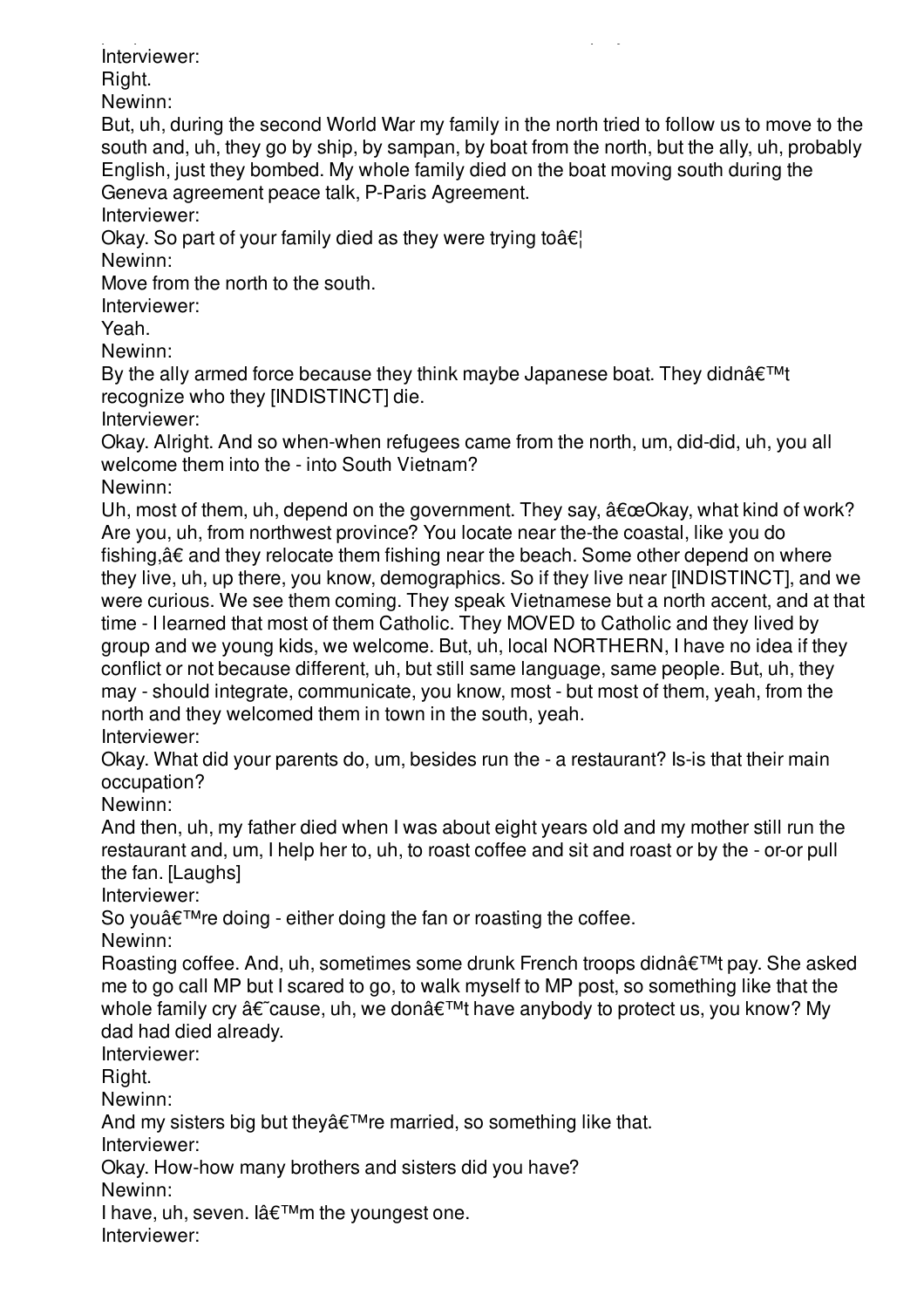Okay. Newinn: But all my, uh, sisters all grow and they-they married. They live different place, you know, so I just follow my mom in the restaurant. Interviewer: Okav. Alright. Umâ€! Newinn: So the reason why I EXPOSED with the foreign troops, so I get along well with American troops. Interviewer: Okay. Newinn: After the French left, American come. I say,  $"Hello. Chocolate, candy,†something.$ Interviewer: Sure. So what was it like when the French left? Newinn: The French left, um, and then American troops over. Uh, they did not send, um, the troops. They just sent advisor. Very nice. Tried to help us with anything like, uh, um, food, a bridge,  $irri$ gation, and, umâ $\epsilon$  and we all Vietnamese look at them as a, oh, they big, they tall than French, but it $\hat{\mathbf{a}} \in \mathbb{M}$ s not - uh, they not nice. I say,  $\hat{\mathbf{a}} \in \mathbb{C}$ What do you mean they $\hat{\mathbf{a}} \in \mathbb{M}$ re not nice?â€ Because when they drink, uh, beer, you know, they all - or they eat, they clean up the dish and they drink beer and a half bottle they take with them, but French always leave behind. Or eat, you leave the food in the - for example, eat a steak and you STEAL some  $[INDISTINCT]$  there, but Americans eat all. They $\hat{a} \in T^M$ re practical. Interviewer: Yeah. Newinn: You don $\hat{\mathbf{a}} \in \mathbb{M}$  waste or take with you, but the French always leave BACK. Interviewer: Okay. Newinn: That $\hat{\mathbf{a}} \in \mathbb{M}$ s all they - they say,  $\hat{\mathbf{a}} \in \mathbb{C}$ Oh, American big, tall, rich, but they $\hat{\mathbf{a}} \in \mathbb{M}$ re not good. $\hat{\mathbf{a}} \in \mathbb{C}$ [Laughs] So what - are you practical? I mean, oh, you don $\hat{a} \in \mathbb{M}$  finish you can take with you, but French they - oh, they don $\hat{\mathbf{a}} \in \mathbb{M}$ t do that. They leave behind to show that  $\hat{\mathbf{a}} \in \mathbb{M}$ m not so hungry. Why you eat to clean off the DISH? Interviewer: Okay. Newinn: That $\hat{\mathbf{a}} \in \mathbb{M}$ s a way Vietnamese thought at that time. Interviewer: That's interesting. Newinn: Yeah, we would talk about that and they believe - they agree. They say  $\hat{\mathbf{a}} \in \mathbb{R}$ Interviewer: Okay. Newinn: Okay, for example, you eat the spaghetti; you still leave some sauce or some crumb or-or some meatball, one meatball, but not [INDISTINCT]. [Laughs] Interviewer: Okay. Newinn: But the French always leave that and [INDISTINCT] hungry. Americans, they clean for you. Interviewer:

They do everything.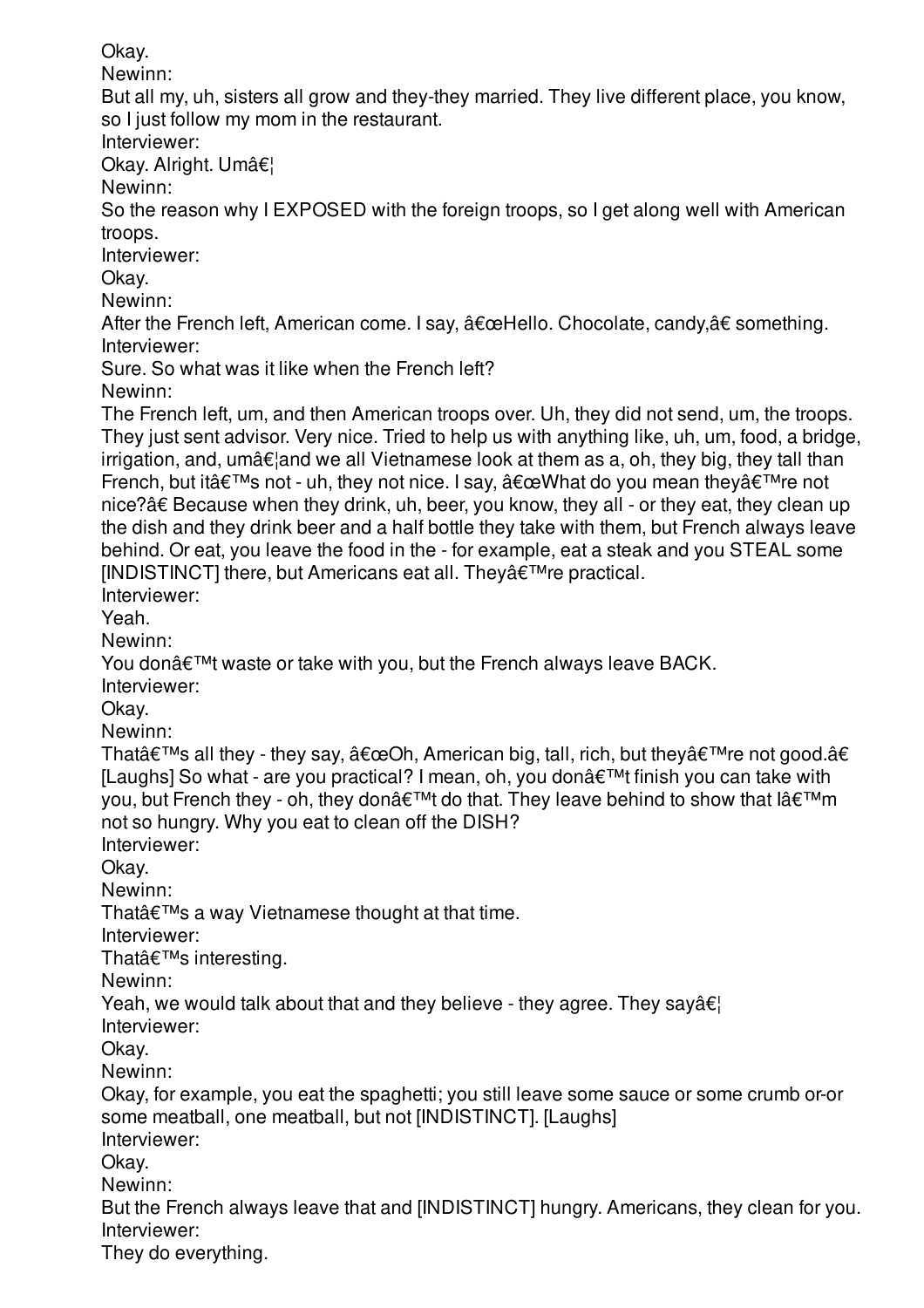They do everything. Newinn: Right. [Laughs] Interviewer: Okay. I see. Newinn: That $\hat{\mathbf{a}} \in \mathbb{M}$ s the way - yeah, that $\hat{\mathbf{a}} \in \mathbb{M}$ s - that about  $\hat{\mathbf{a}} \in \mathbb{M}$ ,  $\hat{\mathbf{a}} \in \mathbb{M}$ 55,  $\hat{\mathbf{a}} \in \mathbb{M}$ 56. Interviewer: Mm-hmm. Newinn: No speaking of English at all. Interviewer: Okay. Newinn: Speak French. Interviewer: And so, um, by the time a lot of the Americans started coming in - uh, when, around the 1960's, early '60s? Newinn: â€~55 - â€~54, â€~55. Interviewer: Okay. So you a€™ re starting to see Americans show up then. Newinn: Right, right. And they  $\hat{\mathcal{E}}^{\text{TM}}$  re nice. They want to teach English to the young students like I am and, uh, very nice. Interviewer: Yeah. What kind of interactions did you have with Americans back then? Newinn: Uh, first of all they surprised to see that the Americans are so big, nice, uh, gentlemen and, uh…just welcome. That's it. Yeah. And then it changed later on, the-the-the aspect, the-the way they look. They mess up later. Interviewer: How did it change? Newinn: Oh, about the more - the war increase. We don $\hat{\mathbf{a}} \in \mathbb{R}^{n}$  know the politician decide increase or what, and then little, uh, contact and they GIVE to the villages, to the hamlet level. People begin, you know, not stay away. The government tried to bring them back, so American help them bring them back. But it was the war so people get tired. Interviewer: Yeah. Newinn: So and the other side, the VC Viet Cong communities take advantage, exploit and say, "These-these American destroy.†Yeah. Interviewer: Yeah. Did you know any Viet Cong? Newinn: If I know [laughs] - it-it-it - I showed them [INDISTINCT]. Yeah, not any Viet Cong at all. Interviewer: Okay. Um, when did you start working with the Americans? Newinn: Oh, working with American about, uh,  $\hat{a}\in \mathcal{E}$ 65 - uh,  $\hat{a}\in \mathcal{E}$ 68,  $\hat{a}\in \mathcal{E}$ 68, yeah. Interviewer: Okay. Newinn: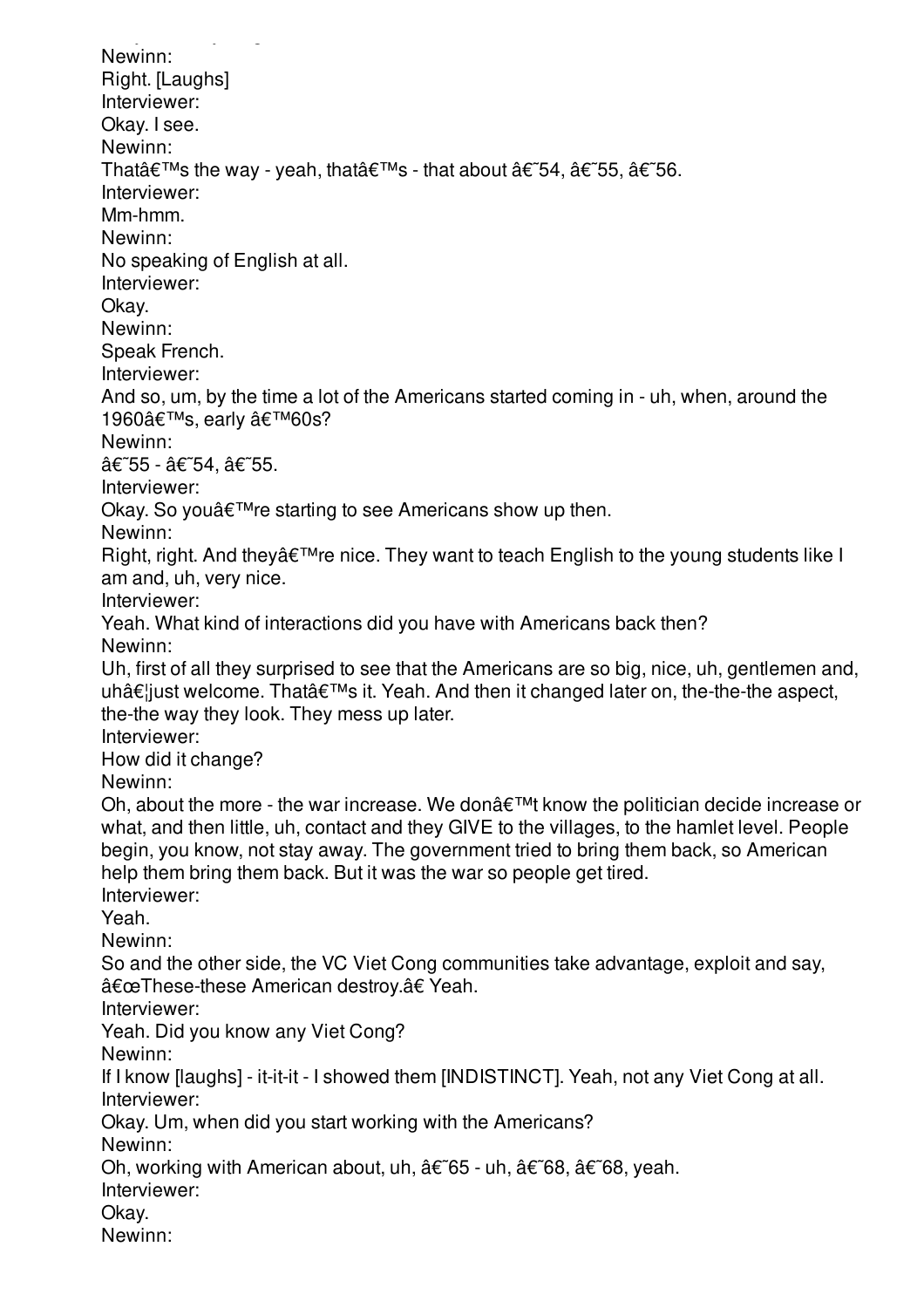But before that on and off. But, uh, during that, uh - yeah. Interviewer: So you would've been about 25. Newinn: Yeah. At about that time. Newinn: Right. Interviewer: Okay. What did you do, uh - did you finish high school? Newinn: Yeah. Interviewer: Did you - what'd you do after finishing high school? Newinn: After high school just on and off, uh, help my family run the, uh, restaurant, my sister, yeah, and sometimes, uh, uh, just go out there and, uh - we had a job like, uh, interpretation doing interpreting for some American, uh, unit, like that yeah, but a few months on and off. Interviewer: Okay. What was it like being an interpreter for Americans? Newinn: Uh, like, umâ $\epsilon$ ¦uh, sometimes like, uh, in the field, uh, special forces for a couple months. Yeah, something for training or something like that. Interviewer: Okay. Newinn: As they train the troops. Interviewer: Okay. Uh, so you were, uh, an interpreter when Americans were training with, uh, some of the Vietnamese units. Newinn: Yeah, yeah. Interviewer: And, uh, umâ $\notin$ how were the Americans? Did they treat you well orâ $\notin$ ? Newinn: Very-very nice, very nice, yeah. They treat and they, uh, trained the Vietnamese troops like, uh, firing and, uh, taekwondo and - all kind of - yeah. Interviewer: Okay. And how were the Vietnamese units? Were they pretty good? Newinn: Uh, they very good, v-very good. They very, uh, a-aggressive. Tell them - they listen to the order and teach not Vietnamese but, uh, like Cambodian and also [INDISTINCT] ETHNIC, yeah. Interviewer: Yeah, the-the people that live up in the mountains? Newinn: Mountains, yes. Interviewer: Okay. Newinn: And we just, uh, joke with them, have fun, yeah. We contact with a lot of different, uh, local people beside Vietnamese, yeah, so we have fun. Interviewer: Alright. And then in about 1968 you joined the Vietnamese Army, right?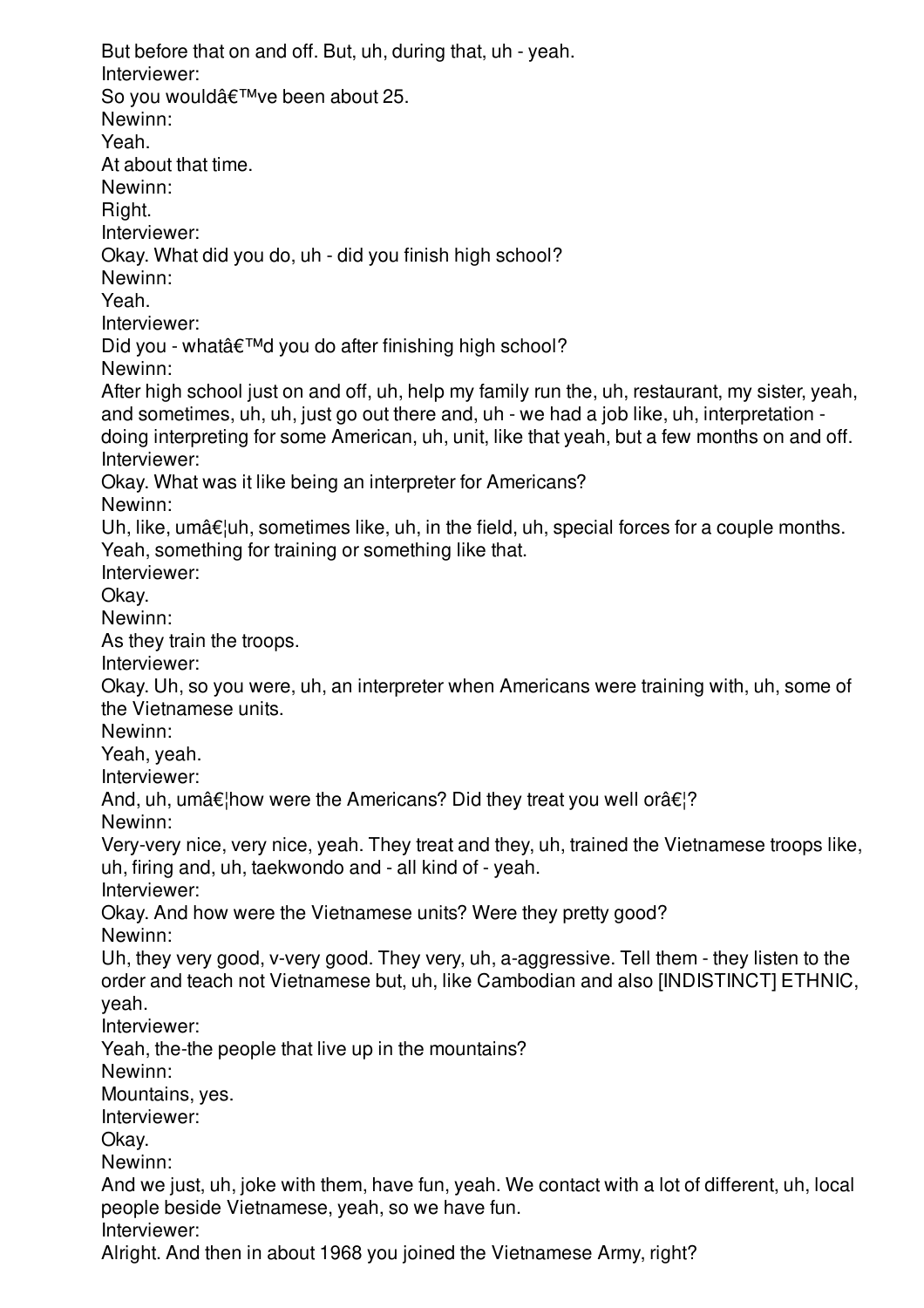Alright. And then in about 1968 you joined the Vietnamese Army, right? Newinn:

Uh, same thing, but different. Uh, we, uh, like SOG, SOG, SPECIAL SOG, what we call, uh - but they have special force, but different branch.

Interviewer:

Okay.

Newinn:

Some special force in the camp along the border, but some special force near, uhâ $\epsilon$ <sup>the</sup> capital and they do different jobs. Yeah.

Interviewer:

Okay. So, what kind of jobs did you do when you started working with SOG? Newinn:

I had a very interesting job, very, uh - that  $\hat{a} \in \mathbb{M}$ s what we call, uh, strategy, you know, for drop us to collect information.

Interviewer:

Mm-hmm.

Newinn:

Uh, enemy line, behind enemy line, either border - cross the border or on the side of border. That depend on the situation when you got on the ground.

Interviewer:

Right.

Newinn:

You're free to travel. So, uh…the boss - outside area, we go. If you might [INDISTINCT] the big battle ever have in the history, uh, so if you let me AGREE. Around April 1968, after the RIOT or the Tet Offensive, the United States tried to, uh, root - you know, to, uh, to find intelligence and press them to sit in the Paris Agreement, to sit down with us.

Interviewer:

Right.

Newinn:

Because they-they say they, uh, above you, they  $\hat{\theta} \in \mathbb{R}^n$  superior. They control and own the country, 80 percent. You  $\hat{\alpha} \in \mathbb{R}^n$  re only 20 in the city. And, uh, I think the military, like General Westmoreland have to change the tactics. You cannot fight by this, uh - bring the whole regimen, division with TANG moving - they move and they run. So now they decide to use long-range patrol, LRRP, long range reconnaissance patrol, that being a small team. The smaller the better. Quiet. About up to nine or ten men in a squad.

Interviewer:

Okay.

Newinn:

And they use that kind of tactic to drop us in the jungle whenever the - we suspect - we try to locate information. We don't have ANYONE by mouth, and sympathizers, we don't have at all, no. So we need to find out.

Interviewer:

Okay. So they -

Newinn:

So - yeah, they, uhâ $\epsilon$ ! We tried to - and then early in the morning I remember get on probably Chinook from the location and fly to the headquarters of first, uh, division, Big Red One. I remember in - near - exactly a few miles from the Cambodia. When we land out there about 5:00 PM or whatever and you get shot by the enemy anyway. A soldier in the barracks walking out and look at us, say,  $\hat{a} \in \mathbb{C}$ Wow, you $\hat{a} \in \mathbb{T}^M$ re a hero. $\hat{a} \in \mathbb{C}$  I said,  $\hat{a} \in \mathbb{C}$ What do you mean?â€ Because you have no dog tag, no name tag, no rank, and helicopter, nono marks, no number. Just, you know, a stripe with a color. I say,  $"Oh, really?†And$ then we spent one night over there. The next day our mission go, and then we get on early, probably 4:00 or 5:00 in the morning.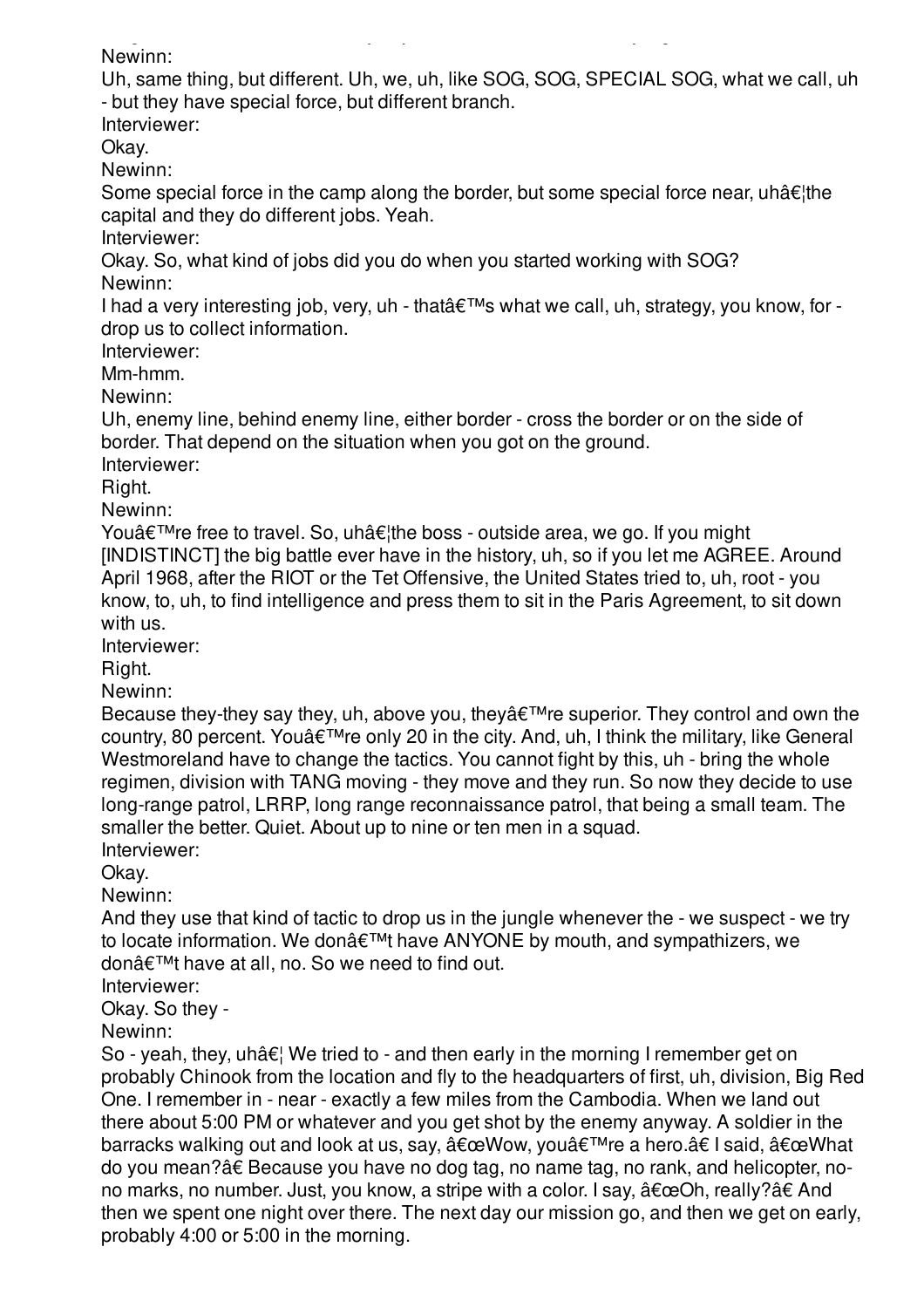They again drop us probably over there, maybe another country or here. We don $\hat{\epsilon}^{\text{TM}}$ know. They gave us small, maybe four inch, the map - coordinates. That  $\hat{\theta} \in \mathbb{N}$ s all we know. Interviewer:

Okay.

Newinn:

And they, uhâ $\varepsilon$  took up GUN SHIP COPTER, the tactic. You know the tactic how they fly? Interviewer:

Mm-hmm.

Newinn:

Okay. We learn that. Hue, helicopter - uh, SLICK in the - down here [makes machinery noise] CNC Colonel [INDISTINCT] [makes helicopter sound] try to land, to land, and, uh, we see it up there. We saw a lot of b-bomb crater, B-52 [makes bombing sound], and then sometimes we saw the aircraft, uh, shut down before, laid out in the jungle. Make me nervous. Look. Are we going down there? We donâ€<sup>™†</sup>t know. And then they look for LZ, landing zone, elephant grass probably or a FOOT on FEW SIDE, but many, many donâ€<sup>™†</sup> know which one. They look up the - uh, try to VISIT, uh, this guy, enemy to show that we not land here. We don $\hat{\mathbf{a}} \in \mathbb{M}$ t know. Like we don $\hat{\mathbf{a}} \in \mathbb{M}$ t know where are the enemy. We tried to locate to get information. That  $\hat{\epsilon}$ <sup>TM</sup>s all we need. So-so helicopter - so B-52 take care later, GET THE JUMP. So they drop us probably 6:00 in the morning. Actually, we jump, get down there, and we run to the good line and wait for a while, and I saw a lot of foxholes. They dig the way for us.

Interviewer:

The enemy or the, uh -

Newinn:

Enemy.

Interviewer:

Okay.

Newinn:

They know that because every LZ in the spot in the jungle, they only have a spot of grass, you know? They dig the hole, they wait. They know it  $\hat{\mathbf{a}} \in \mathbb{M}$ s coming. That  $\hat{\mathbf{a}} \in \mathbb{M}$ s their job. Interviewer:

Mm-hmm.

Newinn:

And we don $\hat{a} \in \mathbb{M}$ t know - and I saw that - oh, afraid, but I pick up some food left behind and smell - I say, "Okay, maybe a month ago they move already.†You know, they wait because they know the tank divisions are no more. Westmoreland don $\hat{\mathbf{a}} \in \mathbb{M}$ t do that. Now we are LRRP time.

Interviewer:

Right.

Newinn:

So they dig a hole and they wait for you. They know.

Interviewer:

Okay.

Newinn:

So nervous. And then we keep going, walk. Form single line, single file, walk slowly and observe. They go to the POINT and then I saw behind me, I saw a lot of grass and wind blow, look like they follow. Me nervous. You a€™re scared.

Interviewer:

Yeah, sure.

Newinn:

Yeah. Young man anyway. And we go, and then we saw one huge, maybe that tall, round it's exactly like this table, ONE-THIRD. The Cambodian soldier say we go home. Why? Interviewer:

So you had Cambodian soldiers with you?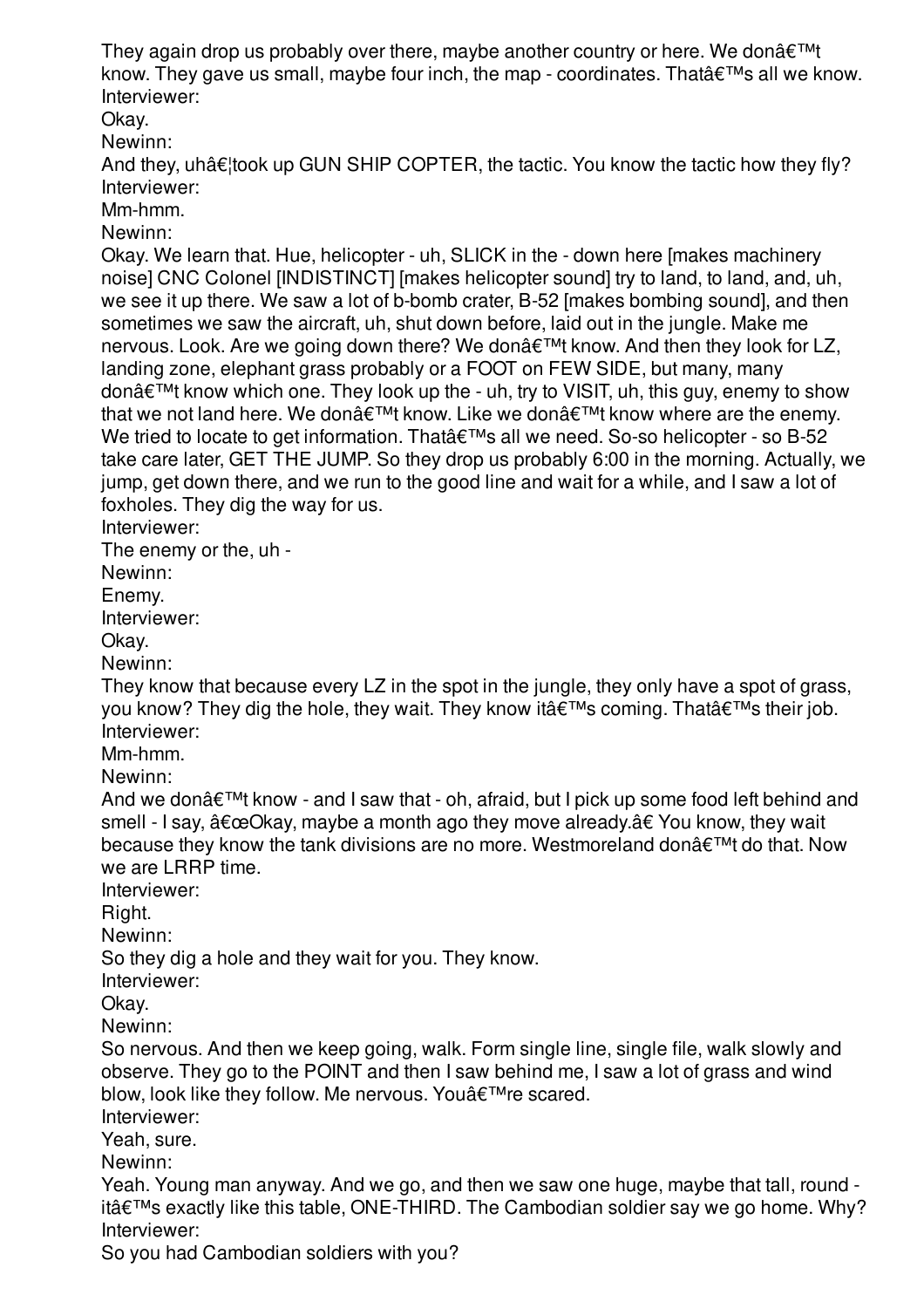So you had Cambodian soldiers with you? Newinn:

No, some Vietnamese, some - yeah, depend on the troop or the team.

Interviewer:

Right.

Newinn:

They rotate, rotate to go. You go about one month and then your team again. Interviewer:

Okay.

Newinn:

One month you free to do - like vacation or drink in bar, whatever.

Interviewer:

Okay.

Newinn:

Yeah. So $\hat{a} \in I$  cannot tell - big boss lets us go home because, uh, the third - boss American, you know? Because I say, why? He say,  $\hat{a} \in \mathbb{C}$ This a temple. They all would pray to that animal. This animal where they have a candle holder on top of the TURTLE, you know? They have in that and that  $\hat{\epsilon}^{\text{TM}}$ s a kind of spiritual, uh, leader, tell you you $\hat{\epsilon}^{\text{TM}}$ re gonna get killed.†I say, "Oh, yeah?†We walk different. You know, just cross [INDISTINCT]. And then, uh, somebody opened fire on the front. Maybe an hour later. You know, we go a lot of different terrain feature, uphill, down, a BUSH, [INDISTINCT] too much. They-they BUY YOU the drop from the tree. The LEECH. You know LEECH? Interviewer:

Yeah.

Newinn:

In the jungle. I walk - I hear something [makes whirring sound]. It look like somebody drop popcorn on the TIN HOUSE, you know, [makes whirring sound]. That was them all. They smell your heat or hear sound, they drop in the SET. Oh, blood all over. Too much problem. And I say,  $\hat{a} \in \text{ceWhat}$  happened there? $\hat{a} \in \text{There}$  a PON man, he say,  $\hat{a} \in \text{ceU}$  saw one guy ride a bicycle in the jungle. I shot him. Did you get it?â€ We all checked. No. This bicycle, the wheels still turn, so we put the hand grenade out there and we go our - you know, to [INDISTINCT] MAKE YOU DO and request to pick up, but no way because you expose yourself to enemy. That  $\hat{\epsilon}^{\text{TM}}$ s the problem. Don $\hat{\epsilon}^{\text{TM}}$ t do that or whatever, you know? So $\hat{\mathcal{A}}\epsilon$  and keep walk. I see another big LASER, maybe five foot long. The whole [INDISTINCT] that look at you. You know? It-it bend like this.

Another Cambodian or something. Oh, it's no good. [INDISTINCT] Thev'II go back and say no way we - something like that, until we walk until about 4:00 in the afternoon. We reach to the-the area they assign us.

Interviewer:

Right.

Newinn:

And I saw that - oh, maybe WIVES and the 89 MEN put [INDISTINCT]. Not smoking; just relaxing. On the map it showed that the highway the French built between Vietnam and Cambodia, right there in the - we call it like a MEMO Michelin - a rubber plantation. Used to maybe 80 years ago. Nobody use, so the grass - the tree cover the-the-the road and grass grow. Nobody use. But the map still showed that - the road. So we set up that, and I sit there about 30 minutes. I hear the bird, the black bird [makes quacking sound]. I say, "Oh, some-something happened,†because the - but heat April, but HIKE too much. Hot though, and [makes swishing sound] on bicycle. [Makes swishing sound] NOT TODAY. from here to the ELEVATOR I could see.

I don't care because I see him and he still don't me. I look at the people. Everybody - some guys donâ $\epsilon^{TM}$ t care. They rest. So I just - in my mind I wish itâ $\epsilon^{TM}$ s an old man with an ox cart that walk by - hey, old man. I can grab you and then I can go home to interrogate who are you, blah, blah, blah, blah, and how many in a unit, but no one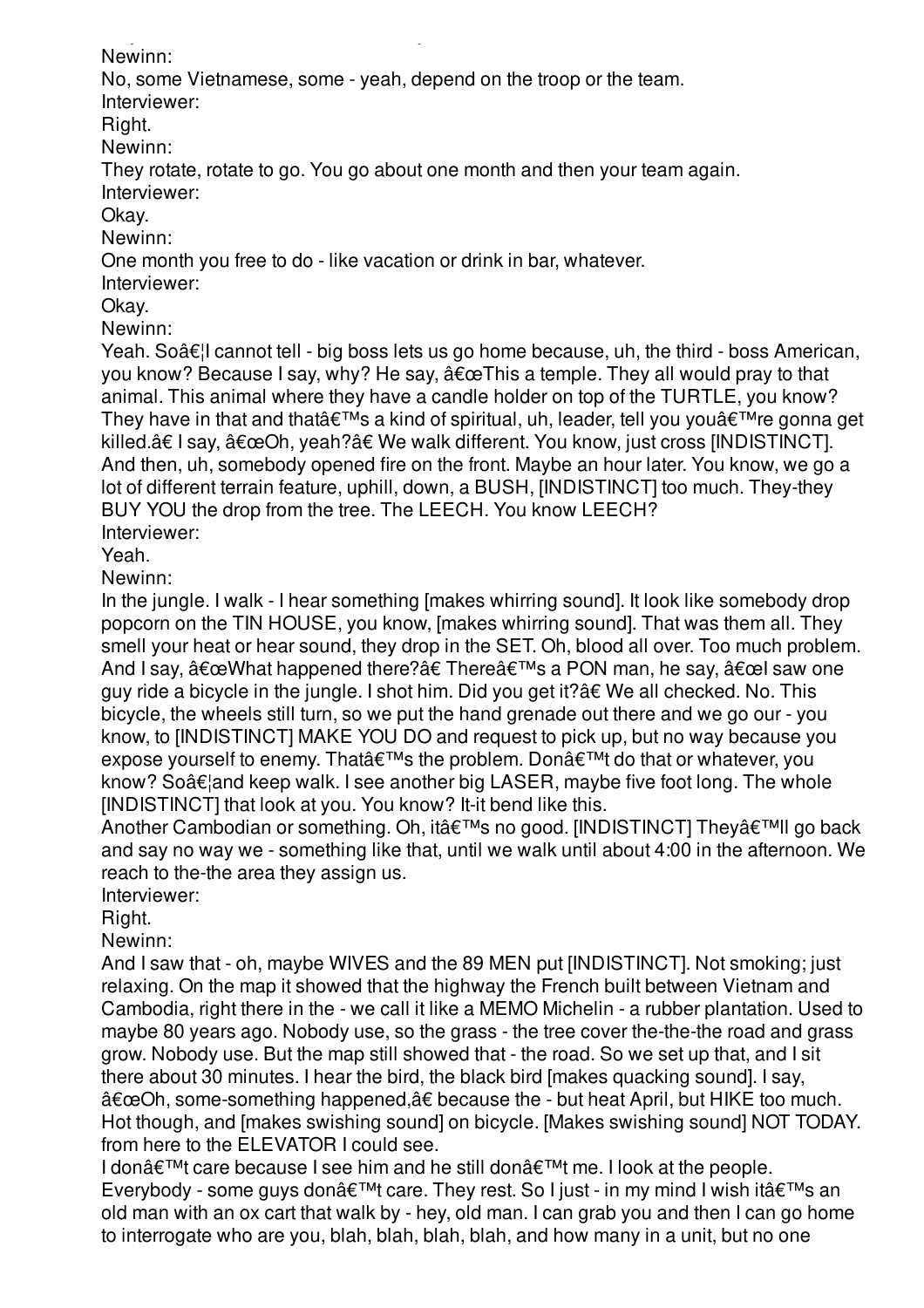happened. And then bird again, and this time I-I hear people walk. One guy walk-walked very, you know, straight, like ready to-to come - uh, confront you. Interviewer:

Yeah.

Newinn:

And they walk but they keep looking - look at the sky because sometimes helicopter or NOTHING fly, they leave mail or something, but they're very alert. They walk everything laid out.

Interviewer:

Are these North Vietnamese?

Newinn:

North Vietnamese, yeah. I laid out low. Oh, I see him taller. The more lower he looked, the more I feel - I think like a German walking the Paris, uh - when they COME OVER from Paris they walk like that. Oh, two - the second one and the third one walk. I-lâ $\epsilon$ ! begin twist  $mv$  safety pin, okay, because when they walk in  $I\hat{a} \in \mathbb{M}$ m GONNA PULL IT. So the fourth one I say,  $â€ceOh$ , this engineer,†because he-he have a-a - you know, a rule tape MIRROR, under the 4:30, 5:00 sun, afternoon, it look shiny. I say,  $\hat{a} \in \mathbb{C}$ Oh, maybe engineer try to build the road,â€ and then behind him I see one Air Force guy, tall, no hat. Just walk. Interviewer:

American Air Force?

Newinn:

American. And I open fire. I don $\hat{\mathbf{a}} \in \mathbb{M}$  care who - I ALL THE TIME open right there, the-the guy TAKE it. Just walk very easy. He walk HERE. Not back here. That follow like a  $\hat{a}\hat{\epsilon}$ Open fire. And then people wake up and run. I run maybe BIG THREE like a MILE [INDISTINCT]. BREAK RUN. Run in the back. REPORT HOME. About 50 minutes helicopter came up there, and fly [makes zoom sound]. I run to the street. Come back. Firing resume. You cannot run like that. I said - you know how-how much afraid you run back? You have to walk back scared. I walk back and I see the three fallen down, GRAVEL, grass and dirt all over. Nobody. Nobody.

Scared, but Imakes gun sound] IINDISTINCTI say - because they observe. We donâ€<sup>™†</sup> and then I look across the road, like a trail. Oh, one AK-47. EVERYBODY a€<sup>™</sup>S HURT. I see [INDISTINCT] single shot [makes gun sound] all die. I just shoot that guy [INDISTINCT]. And then I see it. Oh, one body. I run to - from that to here, a body. He lay onon the side of the road with the grass. Oh, I tried to interrogate right away to get information, you know? I search him first thing. I search his wallet. I open it. Oh, a mom letter. Son - Dear Son, take care of yourself. We love you. You know, blah, blah, blah. And then the next one. Oh, another - like a driver $\hat{\mathbf{a}} \in \mathbb{M}$ s license type. UNCLE, uh, give him the hero soldier of the year, blah, blah, blah, blah.

I have no time. And I - don $\hat{\mathbf{a}} \in \mathbb{M}$ t worry, okay? I take care of you. Tell me who are you, uh, what your unit, uh, where is it, how many, blah, blah. And he say,  $\hat{a} \in \mathbb{C}$ What's your rank?â€ Oh, I search him, I got K-54. I know that he officer, he leader. So I-I will get it and I maybe trade American for two KGB or something to get - you know get them EXCELLENT. That one over there, they want to, uh, confiscate enemy and trade American advisor, whatever. So I know he's a K-54 guy. I say,  $\hat{a} \in \mathbb{C}$ What's your rank?†I say,  $\hat{a} \in \mathbb{C}$ eWe take care of you, don't worry. You okay.†And he-he-he say, "Oh, but I -" [INDISTINCT] blown his body, his face because Claymore mine - some Claymore mine open, you know, and I shoot but I miss, so all over, Claymore mine. You know, p-pallet? Interviewer:

Yeah.

Newinn:

Itâ $\epsilon$ <sup>TM</sup>s the reason why he laid up about 15 - 30 minute LESS THAN, but [INDISTINCT] and he opened with one eye like this. I say,  $\hat{a} \in \mathbb{C}$ What's your rank?†He do this. Oh, I donâ€<sup>™†</sup>t know, uh, Communist rank. I actually forget to learn, you know? Interviewer: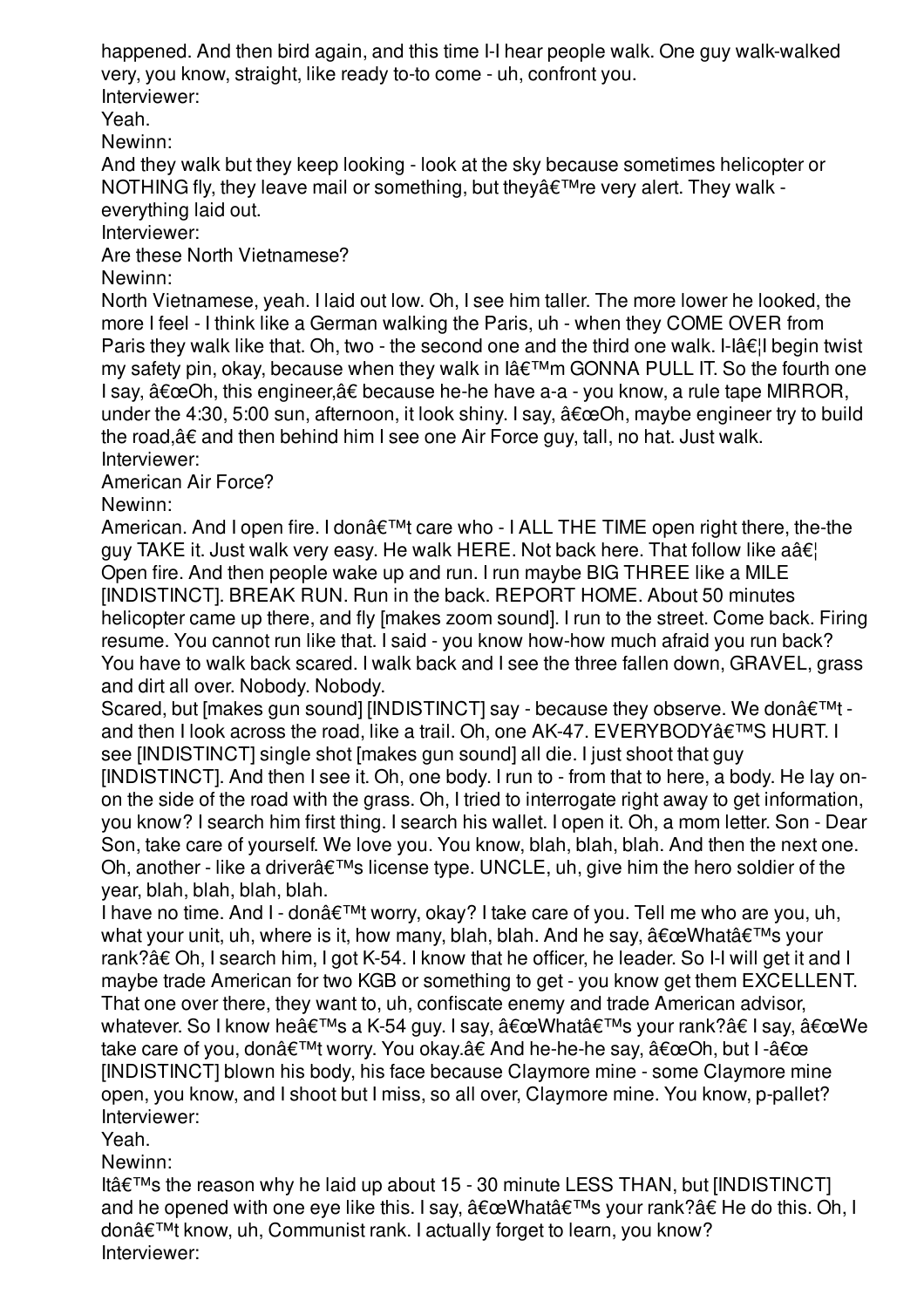## Yeah.

Newinn:

Say, "Oh, captain?†He go - oh, no. Oh, platoon leader. Oh. Too high. [INDISTINCT], he say that. I'M SORRY. I don't even know. And after he say that I see 100 men attack with their signal - attack! Oh, they come back. We run. We left them behind. We left everything, but I got the wallet, okay? Run, and the helicopter show me - where are your troops? Why grenade smoke or yellow WITHDRAW and they lead us to, uh, 11:00 in a direction. We just follow through-through - so they can lead 3us to LZ. And, uh, they keep shooting around and I saw [INDISTINCT] some-some, uh, JET, SOME try to protect us. Interviewer:

Yeah.

Newinn:

They lead us to the L zone, WHATEVER WE NEED. WHEN WE LEAD US? We run - and I saw the canvas, big like this building, maybe tall, about three or four floors. Canvas cover the whole jungle and, uhâ $\epsilon$  we saw maybe 200, 300 pounds - big bag, like a rice bag. We put the hand in - IT STILL RUN, you know? Helicopter still - DO TURN AROUND, run and see - oh, we take one - take, uh, the penicillin in the bottle. You know penicillin? Interviewer:

Mm-hmm.

Newinn:

And the water. And we look back in Saigon by PROPER government. We take it and run. That $\hat{a} \in \mathbb{M}$ s it. I feel NORMAL, but actually they had good information for policymaker to know that [INDISTINCT] government deal with enemy, but at least - and they lead us. And I feel that my life better than - they say,  $\hat{a} \in \mathbb{R}$ ut we keep it - $\hat{a} \in \mathbb{R}$  and-and the wallet. And we run. Helicopter, American. All American unit come and picks us up. They say,  $\hat{a} \in \mathbb{C}$ Hold on because no [INDISTINCT]. Too-too small, too narrow. Need angle to take off, but now too you know, too heavy [INDISTINCT], but let them take CARE. And general come out a few minutes, uh, 10, 15 minutes, come out and check on us.  $â€\alpha$ Thank you so much. $â€$  They say he $\hat{\mathbf{a}} \in \mathbb{R}^{m}$ s a com - uh, regimen commander. His name $\hat{\mathbf{a}} \in \mathbb{R}^{m}$ s uh - he disappear on the map for three months. He hide somewhere. We could not find - locate him. He used to operate [INDISTINCT] province.

Interviewer:

This is the guy whose wallet you got.

Newinn:

Yes. Because I cannot verify, but, uh, Big Red One general. Oh, okay, okay. Uh, I donâ€<sup>™t</sup> care because they have jobs, you know, and I - and not to STUDY with him, but that  $\hat{\epsilon}^{\text{TM}}$ s only - and he come out and shake hands and say,  $\hat{a} \in \mathbb{C}$ Well, thank you. $\hat{a} \in \mathbb{C}$  They tried to hide and to ambush Big Red One, so I think I feel happy because at least I can say few, you know, casualty because they tried to ambush or they relax after they operate and now they hide. They donâ $\epsilon^{TM}$  want to let us know the the Big Red One in charge of the area, disappeared on the map for three months. That's what I heard. And then sleep then until 6:00 when he come out and shake hands at 6:30. About 9:00 I hear boom, boom, B-52. General order - I donâ $\epsilon^{TM}$  get an order, but at least take care of that to destroy them. Instead of [INDISTINCT] destroy Big Red One. If you a€<sup>™</sup>re gonna write this story, check about April before Mother's Day. A few weeks.

Interviewer:

Okay.

Newinn:

Yeah,  $\hat{\mathbf{a}} \in \mathcal{B}$ . That $\hat{\mathbf{a}} \in \mathbb{M}$  the battle in Phoum Tanon. A name that I remember from the map. P-H-O-U-M.  $â€768, 1968,$  April. Phoum, P-H-O-U-M, Tanon, T-A-N-O-N. Phoum Tanon. Somewhere there, because it - that's where they decided to set ambush. Interviewer:

Okay.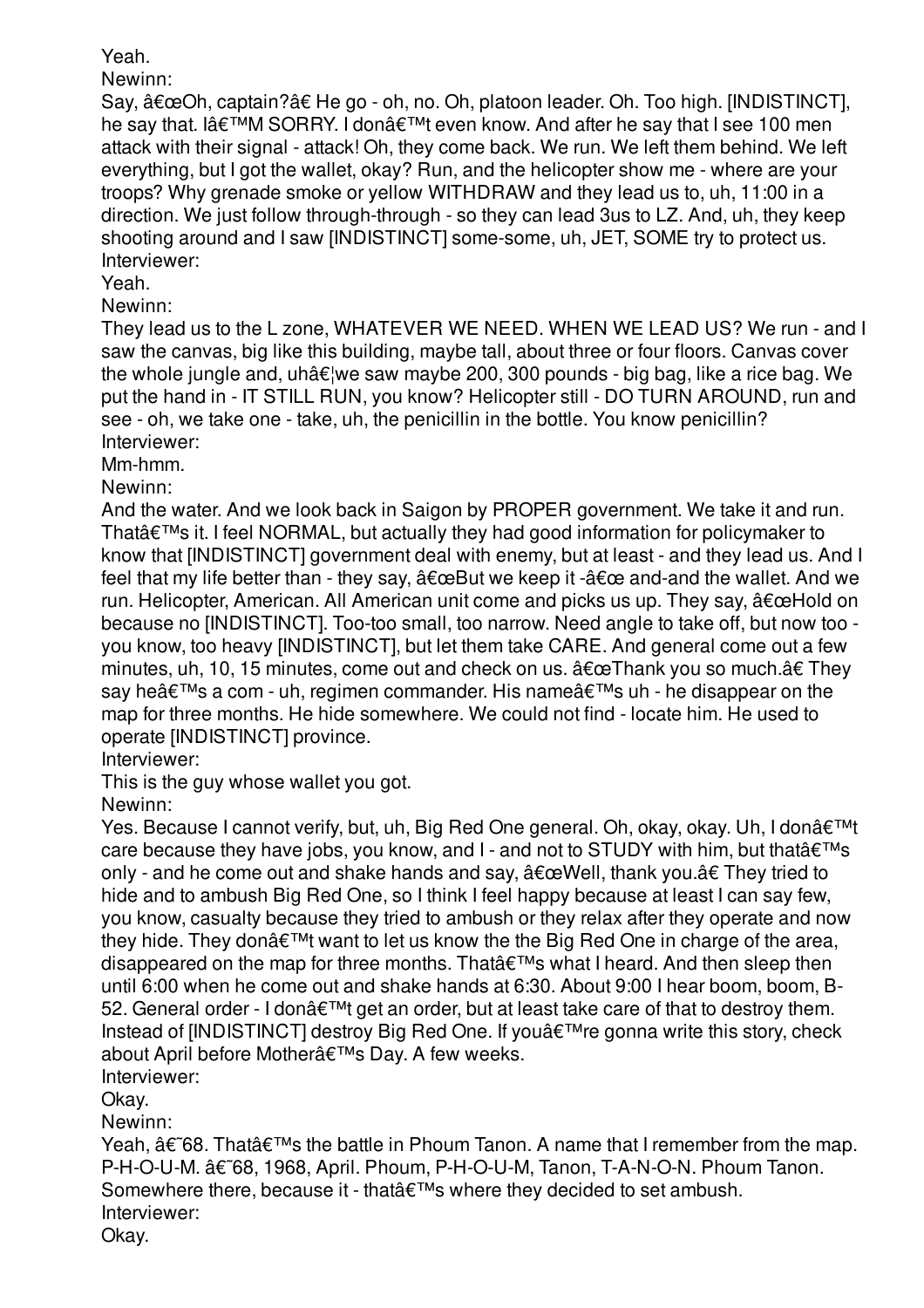Newinn: But I saw [INDISTINCT] in there and nobody report, nobody say anything. And then thatâ€<sup>™</sup>s, uh, uh - what do you call them? COSVN? Central Office of South Vietnam? Headquarters. They locate to protect the headquarters and locate - so that  $\hat{\epsilon}^{\text{TM}}$ s what they have real, uh, STORAGE, whatever. Big - like a headquarter [INDISTINCT] a big ordinance, uh, where you keep it in that one. [INDISTINCT] Interviewer: Okay. So, uh, a few questions about that. Newinn: Okay. Interviewer: What happened to the American pilot that you saw? The prisoner. Newinn: Okay. And in 19 - uh, 2000. It  $\hat{\mathbf{a}} \in \mathbb{M}$ s at the year 2000. Interviewer: Yeah. Newinn: I still dream about that after many years. I never go back there now. I decide to go back to Vietnam in 2000. First thing I go Ho Chi Minh Embassy. I tell - explain to them,  $\hat{a} \in \text{ceHey}$ , you want to look for, uh, blah, blah, information at such a camp - $\hat{\alpha} \in \mathbb{C}$  I don $\hat{\alpha} \in \mathbb{M}$ t know the -I was there. Are you interested? I-I $\hat{a} \in \mathbb{M}$ m ready to go. And the embassy told me that, "Oh, you have to go to Hanoi. They have an office to take care of them.†So I donâ€<sup>™t</sup> want to come in there and to fly to Hanoi to report. They have to contact me. I still remember that. I showed the PLACE. So to find, uh, his body there or he prisoner, he die or live. Nobody say anything. Interviewer: But-but you all couldn't recapture - or release him. Newinn: No. Interviewer: You-you - okay. Newinn: No, no. After that [INDISTINCT] Interviewer: After the FIREFIGHTER. Newinn: If he smart he run or he KILL in there, that - so they can verify that information. Interviewer: Okay. Newinn: Very interesting. Nobody knows. If you find that year on the Phoun Tanon area,  $\hat{a}\epsilon$  68 around April. I don't know the [INDISTINCT]. Interviewer: And so the-the officer that you wounded, uh, he was a regimental commander? Newinn: Regimen commander. His name - I forgot the name. Maybe regimen - oh, 88 regimen, 88 NVA regimen. Interviewer: Eighty eight? Newinn: Eighty eight NVA regimen. He's a commander. Interviewer: Okay. Newinn: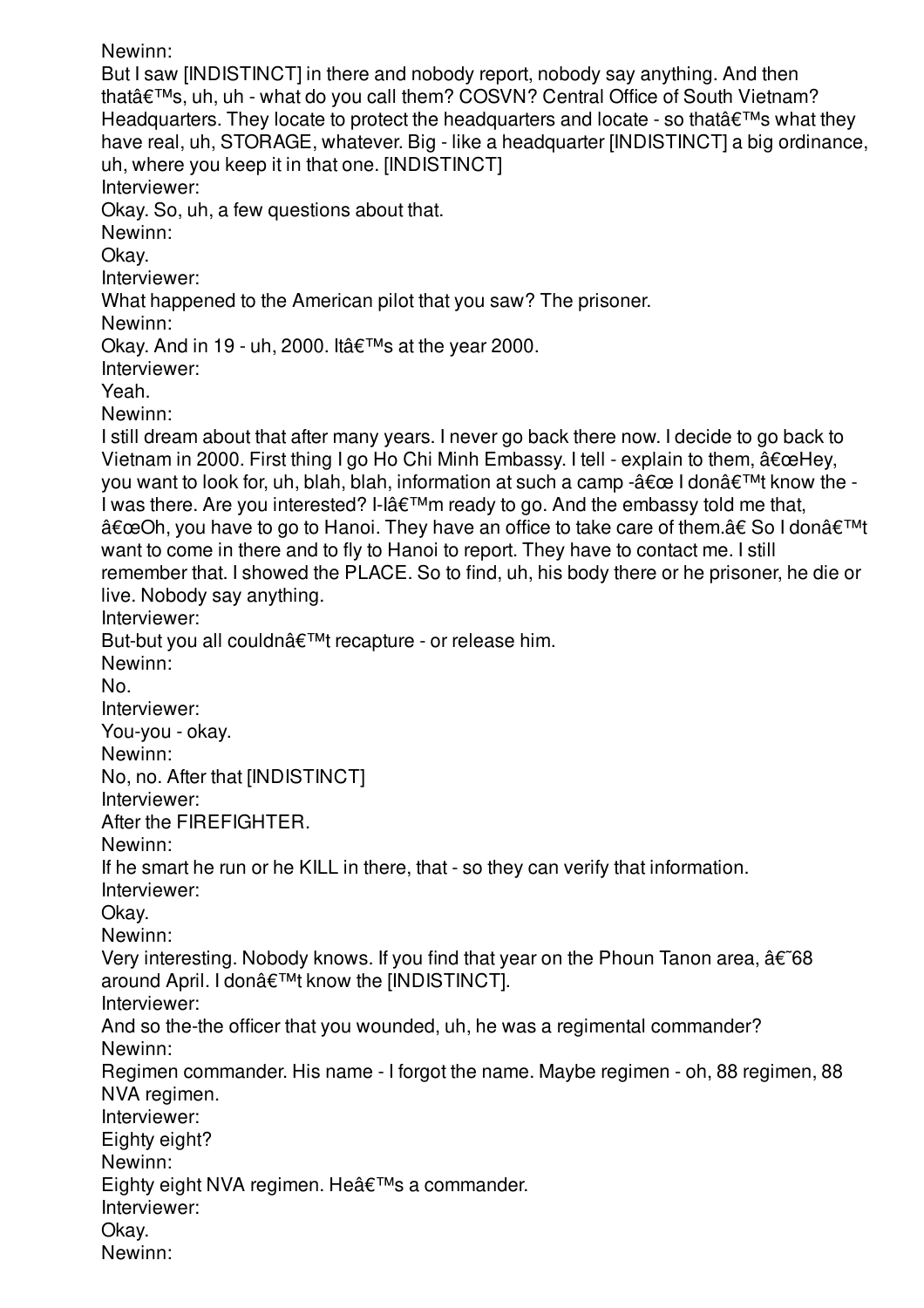He has two stripes. I donâ $\epsilon^{\text{TM}}$ t know what kind is that. Captain? He said no. Interviewer: Okay. And, uh, you don't still have that wallet, do you? Newinn: No. General keep. Interviewer: The general keep the wallet. Newinn: My job is politician. Interviewer: How about that? Newinn: And General fight the war. They keep it. They just - you know? Interviewer: And when you were running back to try to get to the LZ you passed a big supply HILL. Newinn: That $\hat{\mathbf{a}} \in \mathbb{M}$ s important, yes. Interviewer: Okay, and a lot of the supplies were from the South Vietnamese government? Do you think they were captured or do you think they were sold or black market? Was it black market do you think? Newinn: That-that $\hat{a} \in \mathbb{M}$ s what the, uh, policymaker over here decide if they think that the president of South Vietnam is related to that, but actually only one produce that in-in capital of Saigon, making Saigon the capital. Interviewer: Mm-hmm. Newinn: That means they have to relay with government very closely, so let them do the business. Interviewer: Yeah. Newinn: But why if they provide to enemy one, two, bag, maybe carry, uh, you know, sneak out, okay, but this is ton, ton, ton of them. Interviewer: Okay. Newinn: If not MAKING China or Russia I know, but MAKING Saigon by ship. Interviewer: Big-big bags of rice and then - Newinn: Bag of rice with the blue line. That mean big one. That mean over 100 kilo. Interviewer: Alright. Newinn: But American, how many - 200 pounds, 300 pounds? Interviewer: Yeah. And then, uh, penicillin. Newinn: Penicillin and water, and we got penicillin and gave to general everything. Interviewer: Okay, wow. Newinn: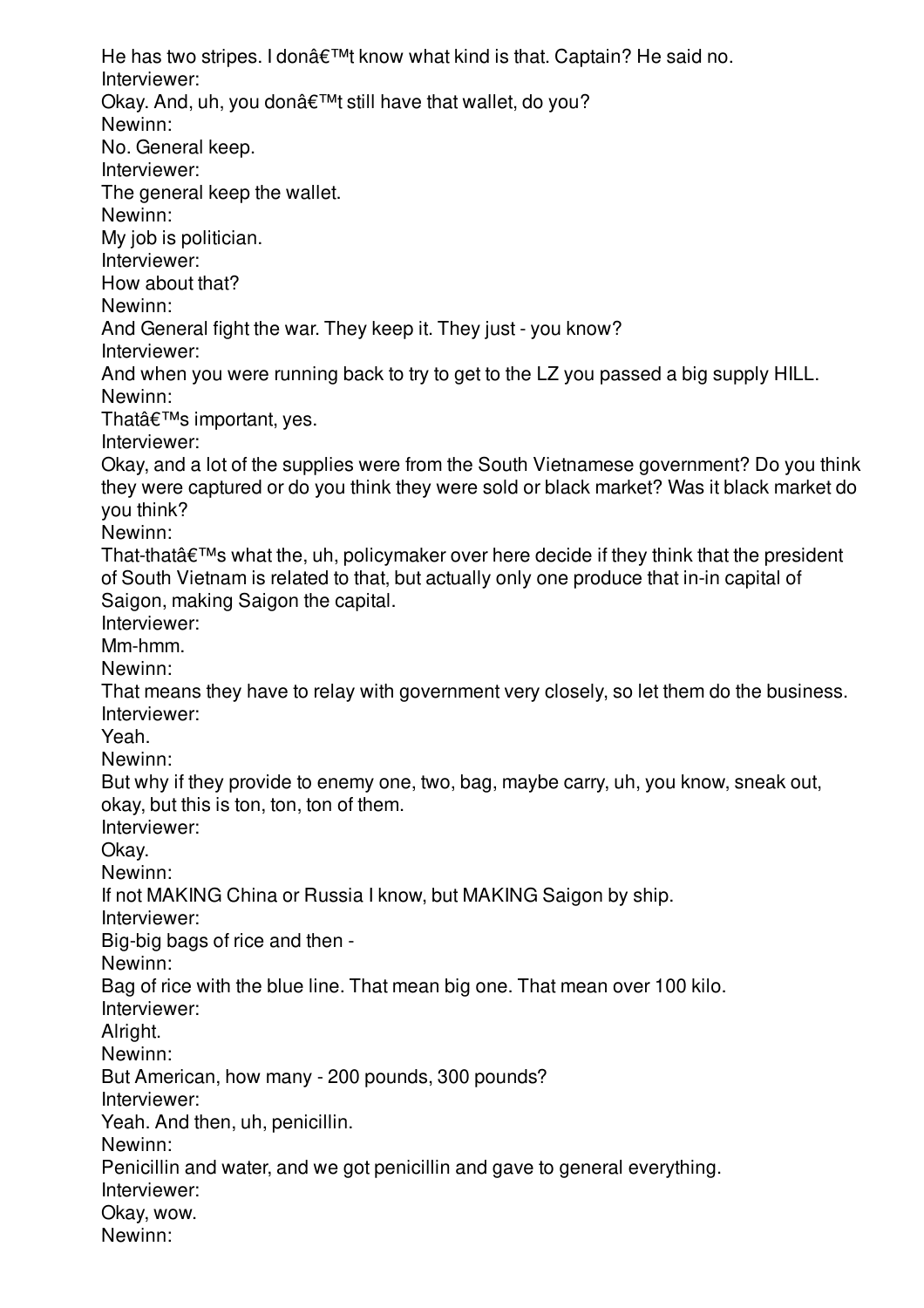So things [INDISTINCT].

Interviewer:

So you got a lot of good information.

Newinn:

Information BESIDE enemy headquarter, [INDISTINCT], the government of south - what do you call - uh, exile government against us with, uh - actually, the general, uh, from the north, you know, stay. He might die in there. We don $\hat{\mathcal{A}} \in \mathbb{R}^{n}$  know. Plus, the information why a lot of product from South Vietnam - not [INDISTINCT] by government relationship [INDISTINCT]. We don $\hat{\mathcal{A}} \in \mathbb{R}^{n}$  know. Two things happened in that battle, so we - so after that America can decide the policy. Oh, I don't deal with the people like [INDISTINCT]. Another one there - the job - my job [INDISTINCT] research about their policy. Interviewer:

Okay. So that was one of the missions that you did when you were with SOG. Newinn:

Okay.

Interviewer:

Right?

Newinn:

And now go to Phoenix Program.

Interviewer:

Okay. Tell me about the Phoenix Program.

Newinn:

Phoenix Program designed to-to, uh, root out VCI, the Viet Cong Infrastructure,

underground. Because after we have conventional war with them and they - we block, we kill, but still pop up, pop up, pop up, people support. They have food. So we have to locate where are they? Who are they to support enemy? By information, by leading them and, uh, support them with money, food, rice, and information so they can still survive to get in. So that what Phoenix Program come out, to-to root them out, to tell the Paris Agreement, Paris peace talk,  $"Hey, Viet Cong cannot control 80 percent. No more. We control in the rural$ area.†So thatâ€<sup>™</sup>s where the Phoenix program come out. The program come out. We don $\hat{\mathbf{\alpha}} \in \mathbb{R}^{T}$  mean to assassinate people, but the media from here say,  $\hat{\mathbf{\alpha}} \in \mathbb{C}^{T}$  that  $\hat{\mathbf{\alpha}} \in \mathbb{R}^{T}$  a bad program. You kill people.â€ Because you hear the sympathizer, hey, that guy  $[INDISTINCT]$  he $\hat{\alpha} \in \text{TMII}$  come - I come and kill. No. We cross check information between two agencies.

The police and the agency military intelligence or sympathizer. We cross check them to make sure and we snatch at night.

Interviewer:

Okay.

Newinn:

Sometimes we jump black ops, we go black operations at night. Drop the flare and we land the helicopter in the far rural area, because local police can do it. Military do it. They run. So we have to do a different style. That  $\hat{\epsilon}^{\text{TM}}$ s what I saw in  $\hat{\alpha} \in \hat{\delta}$ 8, run by agency. I don't know

Interviewer:

Okay.

Newinn:

But we $\hat{\mathbf{a}} \in \mathbb{M}$  re military also, but different type with the SOG. SOG more [INDISTINCT] Phoenix Program come up, because after military by, uh - uh, run by pres - General Westmoreland didn $\hat{\alpha} \in \mathbb{M}$ t, uh, fight, so we tried to - and then I was involved with that. And we do almost the same with SOG, but at night in the province, most - each province. Interviewer:

Okay.

Newinn:

And the [INDISTINCT] province near Cambodia also, right on the border.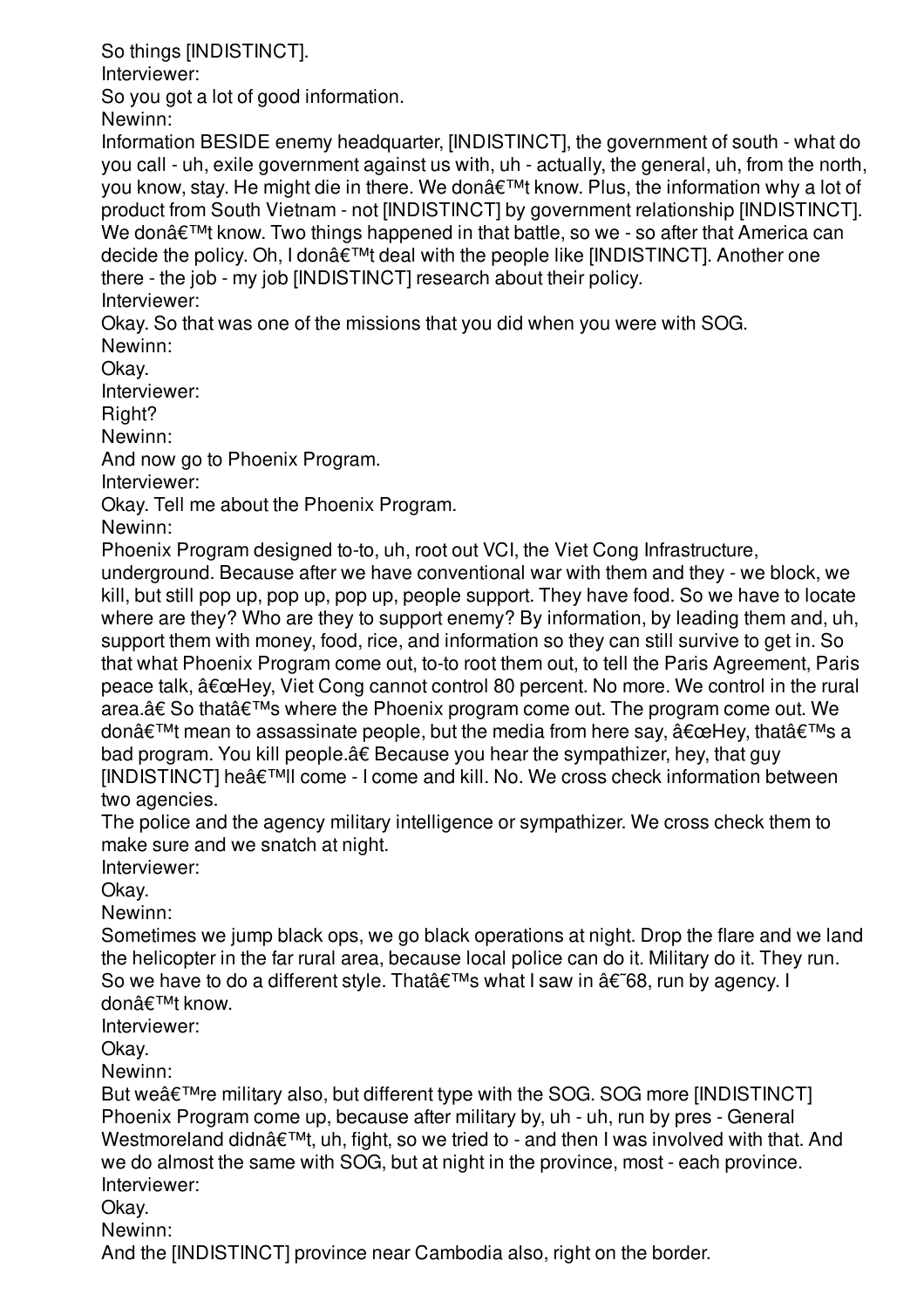And the [INDISTINCT] province near Cambodia also, right on the border. Interviewer: Okay. What-what province were you in? Newinn: Kien Phong Province. K-I-E-N, Phong, P-H-O-N-G, Kien Phong Province. Interviewer: Okay. Newinn: In the Mekong Delta right at the border, next to the border of Cambodia. Because, um, enemy keeps survive, survive. They have PRIVATE CHIEF. We tried to get the CHIEF as much as we can to HAVE - the big guy. Interviewer: Right. Newinn: So whenever we are meeting, like, uh, information about the meeting or the group together that hides somewhere, we go in there. But usually in the daytime a company or a battalion, they move away - they run, so we do - sneak at night. Interviewer: Newinn: But we do not kill. Uh, we interrogate. We build, uh, interrogation center in each province so we can catch them and we interrogate. Interviewer: Okay. Newinn: After they [INDISTINCT] we released, but we do not, uh, shoot people like, uh, over here. Interviewer: Sure. How many Viet Cong switched sides after you talked with them? Newinn: Now what you mean? How you mean switch sides? Interviewer: Like how many of the Viet Cong came to-to the side of the South Vietnamese government? Did any of them? Newinn: They have different branch to do that. The call it Chieu Hoi Program. Interviewer: Chieu Hoi. Newinn: Yeah, but it  $\hat{a} \in \mathbb{M}$ s a part of [INDISTINCT] agency, whatever, and that the way [INDISTINCT] and sympathizers tried to bring, yeah, and my-my job not do that. My job in-interrogate, interview the prisoner of war. The Chieu Hoi, or whoever, I ask them - a prisoner of war, we interrogate them - who, how, what, when, you know, what'd you do, how - that's my job. Interviewer: And did they, uh - when you interrogated them, did they tell you what you wanted to know? Newinn: Uh, it depends. Itâ $\epsilon^{TM}$ d depend on, uh, like what I, uh - January 28, uh, uh,  $\hat{\alpha}\epsilon^{T}$ 73 ceasefire, American withdrawal, and the-the agreement both sides in, uh, Paris say,  $\hat{a} \in \mathbb{C}$  Well, will you stay - you stay there.â€ They leave them here and they-they tried to occupy us by put their flag. Hey, I own that - I own a spot there, uh PANTHER SPOT, whoever. Yeah. And we, uh, captured one guy. He's a company commander ACCESS north, and we say, "Raise the hand.†He did not raise the hand. He lay flat up this way. And then I come in there. He didn $\hat{\mathbf{a}} \in \mathbb{M}$ t let me turn over. He had a grenade on his-his belly. You know, the pin, he ready. I say,  $â€ceWhy$  didn $'t$  you pull it? Go ahead. Pull it and, uh, suicide

yourself.â€ He said no. He was trained to come here to liberate the people, fight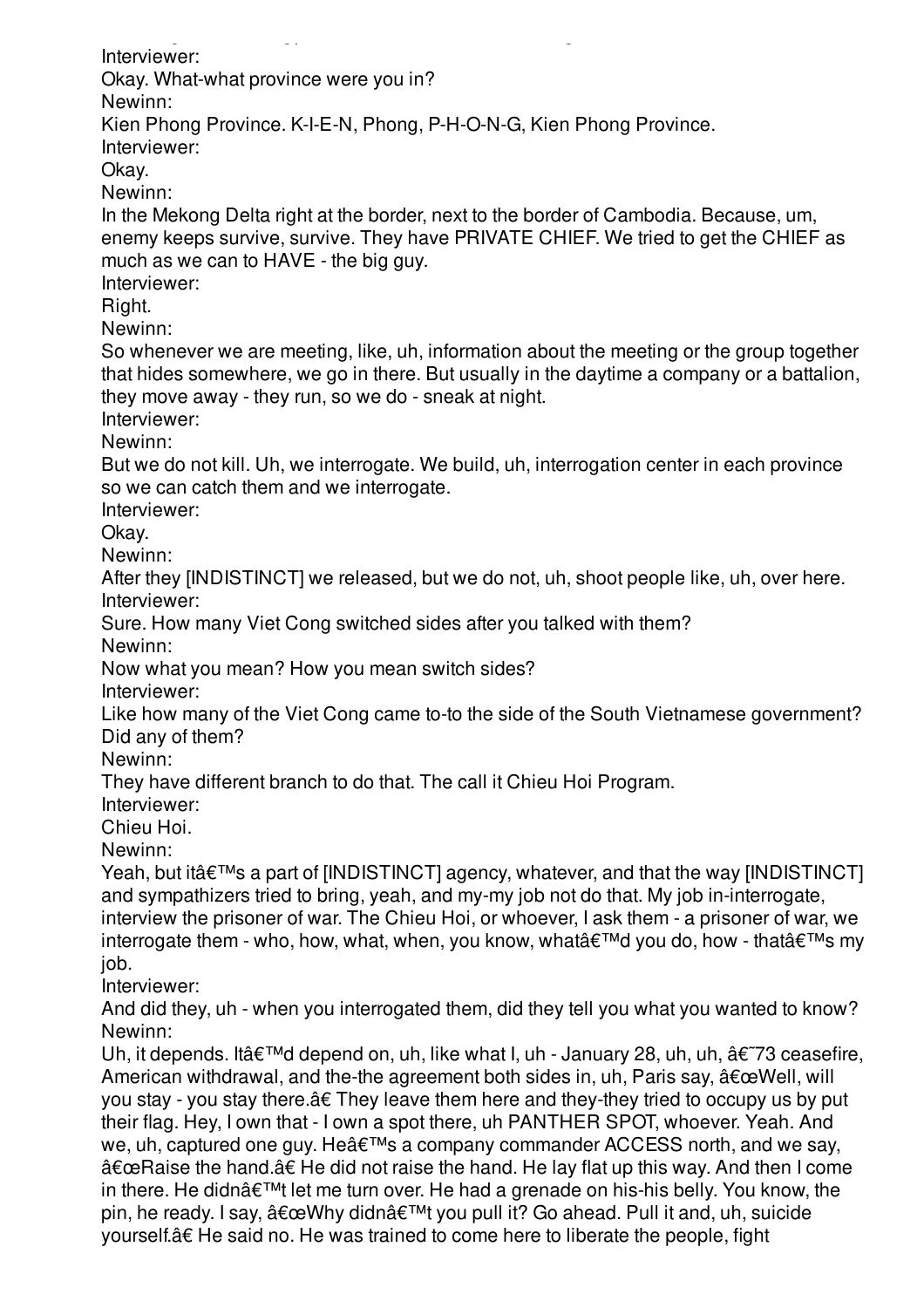Americans, but no Americans. Only I hear Vietnamese speaking language. I said, "Do you understand English?†He said, "No, but I can hear blah, blah, blah.â€ [Laughs] So, he ready to kill because Americans come get you, they kill you anyway. So it's like you do one and one. So when he decide not, he only SEE Vietnamese people [INDISTINCT], and I interrogate him, and the-the jet fly over, you know, and we put him in, uh, the-the carry - like a bunk - uh, bunk bed or something. He roll over. I said,  $â€æWhat happened?†He said, â€æOh, airplane fly -â€æ Isaid, â€æNo, no.$ You're in [INDISTINCT] now.†They still afraid. They think airplane [INDISTINCT]. They live that way and they don $\hat{\mathbf{a}} \in \mathbb{M}$  know that - they brainwashed, they fight against Americans only. Interviewer: Mm-hmm. Newinn: But actually, no more Americans. So, uh, that my job, to interrogate; what unit, where you from, how long did you walk from north to here, uh, who treat you - a lot of questions. Yeah. Interviewer: And did he answer them for you? Newinn: Sure. They answer. Interviewer: Did you learn anything good from him? Newinn: Hm? Interviewer: Did you learn anything good? Newinn: Uh, he - I say,  $\hat{a} \in \text{ceil}$  I release, what are you gonna do? $\hat{a} \in \text{He}$  say,  $\hat{a} \in \text{ceOh}$ , I will go out that to the barber, barber shop. $\hat{a}\in H$ e want to cut the hair. He $\hat{a}\in T^{\mathsf{M}}$ s a company commander. We need to, uh, ask the HIGHER LEVEL. He said,  $"But I like to live - to work with the$ union.â€ I never [INDISTINCT] private, like a capitalist to do your own shop, but he want to work with a group, like a government [INDISTINCT]. I said,  $â€æOh$ , okay.†And he called us, uh, [INDISTINCT], whatever. You and I. Very - that-that - even Vietnamese, but they use different, you know [INDISTINCT]. Interviewer: Now, by the end of the war you were working at the US Embassy, correct? Newinn: â€~72, yes. Interviewer: â€~72? Newinn: Yes, I was, um, uh, replaced. The US diplomat go home, because only keep embassy ambassador and counselor level in the lower province, so I took care of the province. Interviewer: Okay. Newinn: Yeah, to do most, uh, we call them the politics. Interviewer: Okay. Newinn: Economic development. Just look what they do. Find out. Just like a reporter. Send home to Congress. They put together the 46 province - all the reports. Oh, okay. I see the PUZZLE. Okay, you do this, do this. That  $\hat{\theta} \in \mathbb{T}^{M}$ s the job. Interviewer: Yeah.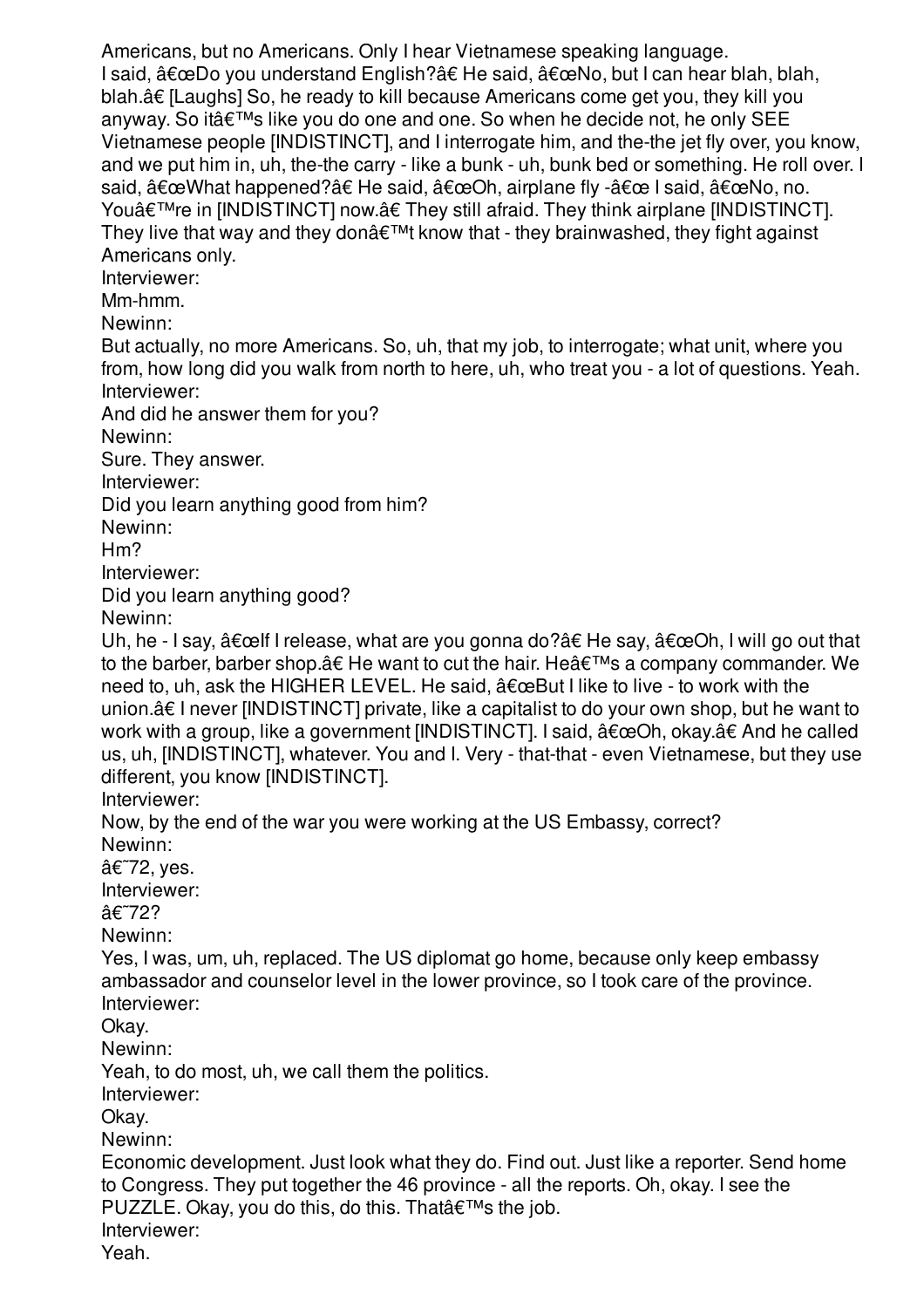Newinn:

But at least somebody in that province to see overall to see what  $\hat{\theta} \in \mathbb{R}^{m}$  going on.

Interviewer:

Okay.

Newinn:

We are not involved with military troops again, and now they tell me - and, uh, look into like a labor union, STOLEN union, uh, political parties, uh, religion bodies, Catholic. What $\hat{\mathbf{a}} \in \mathbb{M}$ s going on now, you know?

Interviewer:

Yeah.

Newinn:

[INDISTINCT].

Interviewer:

Okay. How-how did the war change after the Americans left?

Newinn:

Oh, uh, through the [INDISTINCT], the government in South Vietnam, they were - uh, received a less equivalent exchange, so they got desperate, need some help, but, uh, American cut the aid, so they keep - you know, morale go down, down, down, because like before, we support airplane or, you know, firepower, so they feel like, you know  $\hat{\alpha} \in \mathcal{A}$  lower. Interviewer:

Yeah. Did you feel like the Americans let you down?

Newinn:

What Americanâ€!?

Interviewer:

Did you feel like the-the US government let-let down the people of South Vietnam? Newinn:

Um, on my individual [INDISTINCT] I-I don $\hat{\mathcal{A}} \in \mathbb{M}$  think that way, but some other bigger - like president in Vietnam, South Vietnam maybe think different way, say the Americans let them down because they deal direct with them. My level not that high, but I still, uh, you know, favor - uh, appreciate and see Americans do so much, but South Vietnam need to grow up too by themselves.

Interviewer:

Sure. What was it like in April of 1975 when the war was about to end? Newinn:

Very - uh, every - people in the town, chaos. Confused. Why do you do this? Uh, when do you - how we do now? Everybody worry because, uh, short everything. Military put barbed wire on the road and, uh, loudspeaker on the tree to say,  $\hat{a} \in \mathbb{C}$  and have any mind to move - get out of the country. Uh, a soldier can shoot anyone.â€ Everybody stay and wait for situation. We take care,â€ and the radio say that.

Interviewer:

Yeah.

Newinn:

The boss, uh, in the province say that so people [INDISTINCT] and sneak out. No way. Not open to get and buy ticket. So, chaos. Whoever in Saigon, they climb the tree, get in embassy, to the airport. I live in a small town far away.

Interviewer:

Where did you live?

Newinn:

[Clears throat] I live in - uh, at that time I was in Go Cong Province, uh, near-near METOK. Interviewer:

Right.

Newinn:

Go Cong Province.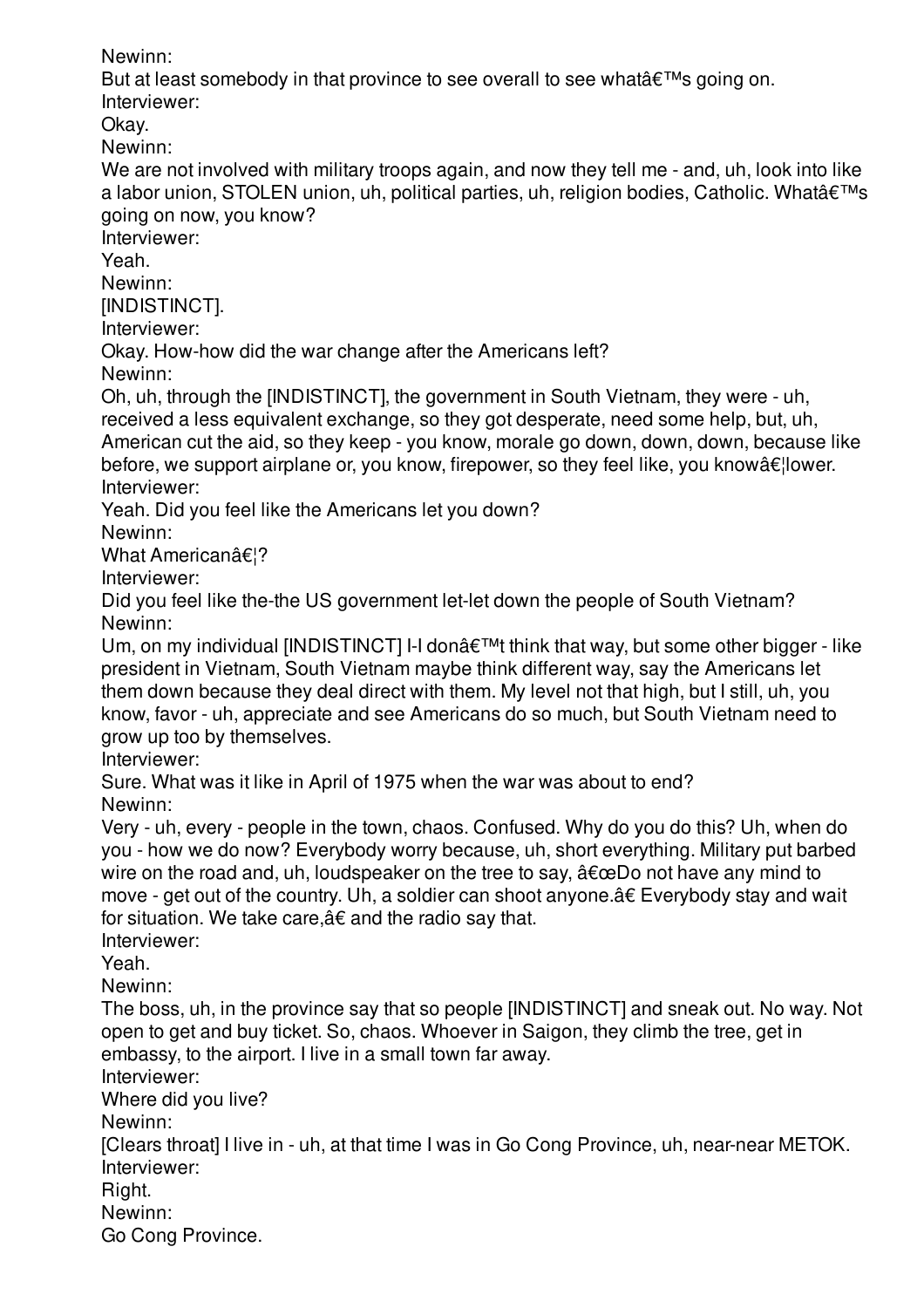Interviewer: Okay.

Newinn:

G-O-C-O-N-G, Go Cong Province.

Interviewer:

Okay. [Clears throat] Okay. And how did you leave the country? Newinn:

Okay. And then around - about April 20, president resigned. [Clears throat] A lot of people, uh, tried to get out, and I read the news, I hear the news. People in Saigon are - some of them evacuate and  $I\hat{a} \in I^M$ m still stuck here. I contact with the counselor and counselor sometime - nobody answer, but I still have special equipment because I represent the one province. They have their own equipment. Secret. Not secret, but high technology, like,  $u$ hâ $\epsilon$ ¦like I can call far away, but over there only telephone line busy. They do not have a cell phone like today. So lucky one day I call, one American voice say,  $â€ceO$ kay, just hang in there. We can let you know the news. $â€$ 

And then, uh, he said,  $\hat{a} \in \mathbb{C}$ Move back - go back from another - maybe 30, 40 miles another office in, uh, [INDISTINCT] Province.â€ Not too far. Okay, but I [INDISTINCT]. "Go there and wait for order,†because embassy did not have a REASON order whoever, uh, move or help. Most of them probably go to military and-and airports. Some [INDISTINCT] go in Saigon and Ho Chi Minh Airport. They get on and, uh, maybe leave you know, Babylift?

Interviewer:

Yep, Babylift?

Newinn:

Orphans, something, and C5 crash. We hear that, but l'm far down here. So last minute, 29, about 3:00, I hear the phone go, uh, by the machine. He say,  $\hat{a} \in \alpha$ Okay, you have to get out to the soccer field. $\hat{a}\epsilon$  I said,  $\hat{a}\epsilon \in W$ hat about my-my equipment special? $\hat{a}\epsilon$ He said,  $â€$ œDestroy it.†Besides, I had to burn a lot of documents before I left the office because our interrogation reports, enemy, blah, blah, blah, blah, who the enemy and the you know?

Interviewer:

Right.

Newinn:

So if they come, so I try to clean up. It took days to burn, but to stick - um, American, uh, LUCKY MEN, most of us so they had to RIP it up because it won $\hat{a} \in \mathbb{M}$  burn. If you burn, the enemy will look. And he say - I say equipment - I think MOTOROLA at the time - he said,  $â€æDestroy.†I look; it have a red button - destroy. So I have to destroy the secret$  $[INDISTINCT]$  good weapon. Donâ $\epsilon^{TM}$ t let them catch. But the guns, yeah, we leave. I just had my pistol, and get on the-the soccer field. One squad with a truck escort us - escort me,  $I\hat{a} \in I^M$ m sorry, to the soccer field and an American helicopter picked me up. The-the squad [INDISTINCT] said,  $"What about me, sir? Can I, uh, get on too?†And no room. No$ room.

So the pilot guy say,  $â€ce$ You go Can Tho.†Can Tho maybe about 80, 100 miles away. "So they can pick you up.†Actually, they go there. They stop because traffic stop everywhere. So, I don $\hat{\mathcal{A}} \in \mathbb{M}$  know that - so that - so I get on and then they drop me, uh, 4:00 or 5:00 in the afternoon the last day, 29. That  $\hat{\theta} \in \mathbb{R}^{M}$  the last-last time - the latest to the what was $\hat{\alpha} \in \mathbb{N}$  Midway. And they pushed helicopter, airplane down, so they lead me to the second floor. Now there [INDISTINCT] ready to fight. [INDISTINCT] airplanes. They fly, try - JET back and forth, try to harass enemy. Enemy move into Saigon already. Interviewer:

Right.

Newinn:

Yeah, and we move out [INDISTINCT] and they move us to the merchant ship, maybe seven - five or seven ships parked two or three miles away from - so the ship - a small boat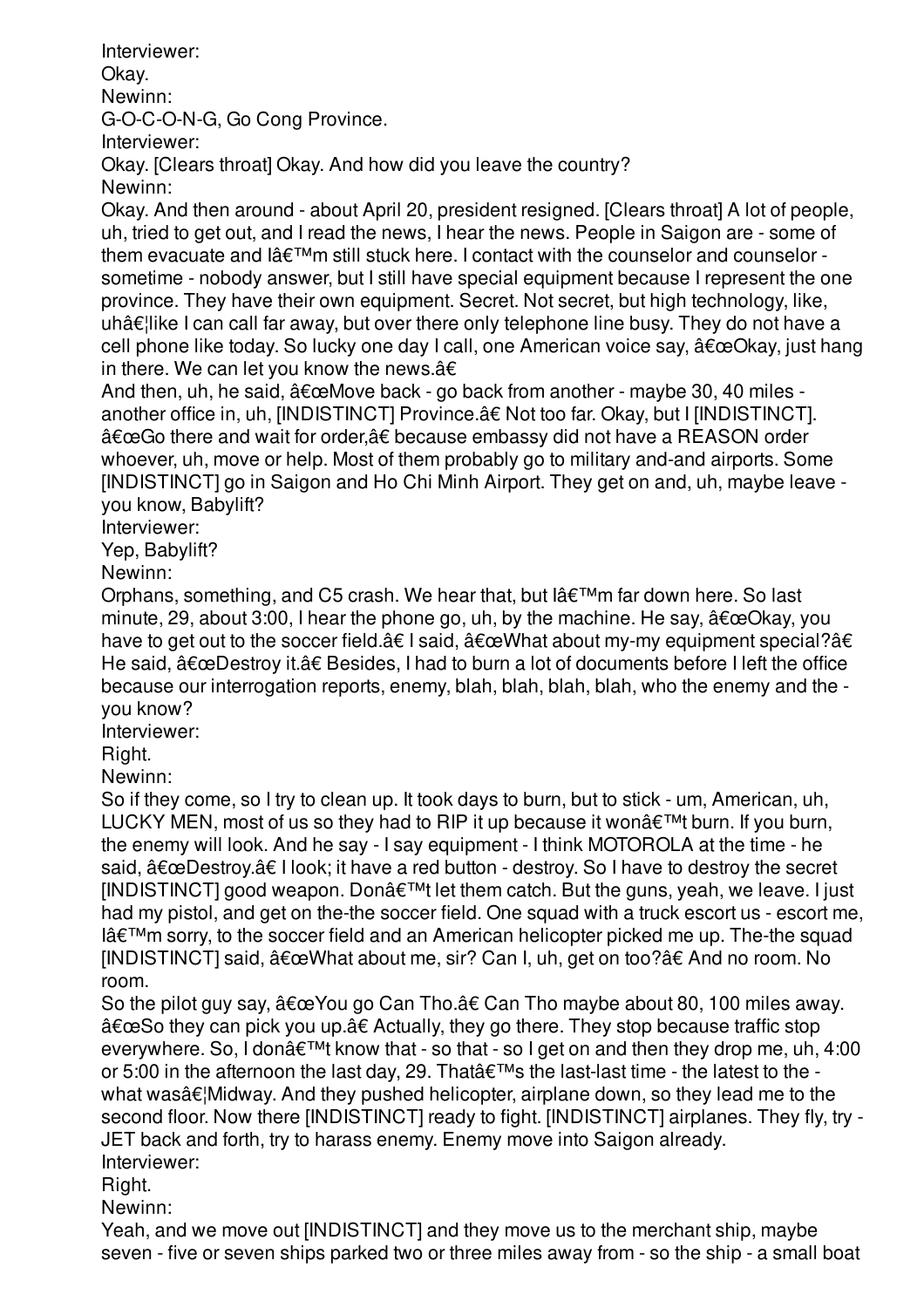to get to another ship. Another ship that carry cargo. They wrap it by, you know, by the rope and we hang on the rope with KID and now there are a lot of [INDISTINCT] Navy or Marine.  $\hat{a} \in \text{ceGet out! No}$ , no, don $\hat{a} \in \text{TM}$  come to the ship, $\hat{a} \in \text{because it might explode. But}$ people say,  $"Please, please.\hat{a€} Stand back. Solutions, every body got on. So $\hat{a}€$$ Interviewer: Where were - where was your wife and your son at this time? Newinn: Thevâ $\epsilon^{\text{TM}}$ re with me. Interviewer: They $\hat{\mathbf{a}} \in \mathbb{M}$ re with you. Newinn: Yeah, yeah. Lucky. That's it. Interviewer: Okay. And your son was sick, right? Newinn: He was sick, yes, because, uh, when we got in the merchant ship they parked there at least, uh, one or two days to wait, uh, more people, and they, uh - the ship, they put us on the - on the, you know, on the bottom of the ship, open, [INDISTINCT] for the cargo. They put a barrel, maybe 100 gallon - how big is a gallon? Some people can use one, but somebody, a bad kid or, you know, a bad parent, [INDISTINCT] diarrhea, so they just put and they wash their butt. Interviewer: Oh, no. Newinn: So now we drink it and we all got sick. It got dirty. Interviewer: Yeah. Newinn: They do not prepare, uh, running water. So, oh, a lot of people sick on the ship. They say, "Anybody sick?†Oh, we're sick so bad. Oh, we dropped you in, uh, Subic Bay. Interviewer: Okay. Newinn: So, treatment. So he got in the hospital right away and,  $uhâ<sub>ε</sub>$ Interviewer: So you stopped in Subic Bay. Newinn: Yeah, and-and dropped us there, and they continued. Interviewer: And they went to Guam, right? Newinn: And a lot of people sick. Interviewer: Right. Newinn: Continue to Guam the next, like, week and we go to Guam. Interviewer: Okay. Newinn: Yeah. Interviewer: How was the camp in Guam? Newinn:

seven - five or seven ships parked two or three miles away from - so the ship - a small boat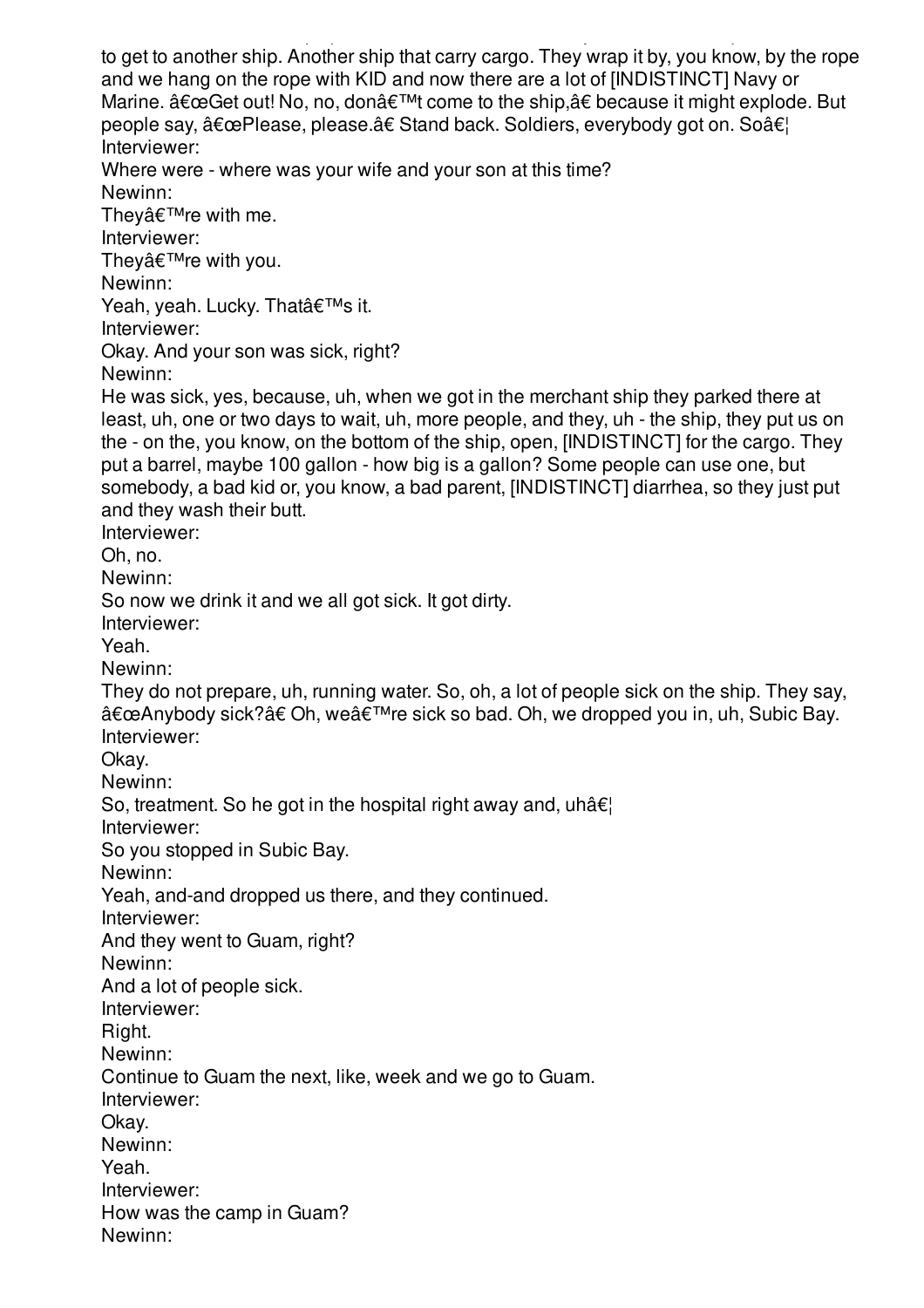Uh… Interviewer: Was that a rotate point? Newinn: Uh, no. Interviewer: Okay. Newinn: Not Camp Anderson - Henderson. The - no, noâ€! Interviewer: Orote Point? Newinn: Yeah. A long time, yeah. Orote Point. Something, yes. Interviewer: Okay. Newinn: Yeah, yeah. Interviewer: What was it like in that camp? Newinn: Just a regular camp, of course, crowded and, uh, they dropped some old clothes and I tried to, uh, see, uh, pick some clothes and, um, one guy,  $"Hey$ , Henry.†He meet me. I say,  $\hat{a} \in \text{c}$ Well, I - $\hat{a} \in \text{c}$  um, you know, smoke cigarette at that time, but he say,  $\hat{a} \in \text{c}$ Oh, I give you \$2.00.â€ I remember, he gave me \$2.00. I save it. I do not smoke no more. I buy socks for my son to warm him up. Interviewer: Okay. Newinn: \$2.00 in my pocket at that time. Interviewer: So, that's all you had. Newinn: Yeah. Interviewer: Is \$2.00. Newinn: Yeah. Interviewer: Did you bring anything with you from Vietnam or you couldn $\hat{\mathbf{a}} \in \mathbb{M}$  bring anything? Newinn: Couldn $\hat{a} \in \mathbb{M}$  bring anything because more - and-and we hide for days. Interviewer: Right. Newinn: At least, uh, one week, one week, after the 20. So we had - we just wrap in the pillowcase for diaper, a little diaper for him and run and run and get on an airplane. Lucky so much. [INDISTINCT] and then we get out to Guam, and I remember people just look around [INDISTINCT] and try to SLEEP, and to - we get to Camp Andersen and we have to ask the military to give my son a jacket for-for soldiers. You know, too big for him. [Laughs] So we buy a sock - I had to buy a sock for him. Interviewer: Okay. Now when you were in Guam, um, did they try to - uh, what kind of food did you have in Guam?

Newinn: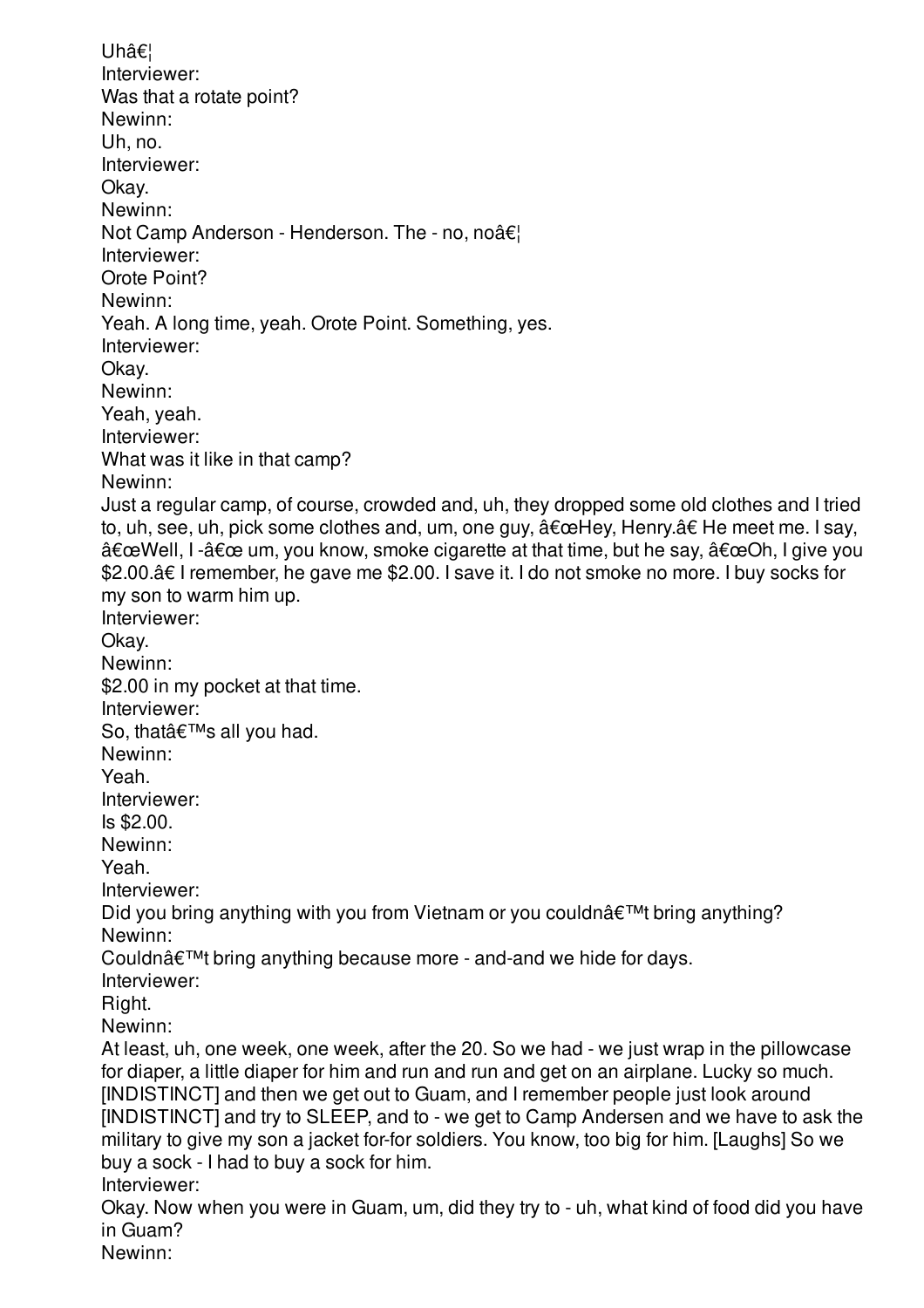Uh, in Guam, let's see…for Guam - food okay. Food is okay. Interviewer: It was okay? Newinn: Not as good as Camp Andersen. Interviewer: Okay. Newinn: Camp Andersen so good, very good. Interviewer: Did they try to cook Vietnamese food for you at Pendleton or $\hat{\mathbf{a}} \in \mathbb{R}^2$ ? Newinn: Pendleton they try but not right, yeah. Not right. Interviewer: [Laughs] Newinn: All-all people follow the long line for fried chicken, but the, uh, they gonna - chop suey they don $\hat{\mathbf{a}} \in \mathbb{M}$  want to eat chop suey. Chinese style too-too soft. Cook with the chicken with the cabbage, too soft. They don't eat it. Only-only long line for chicken, fried chicken. Interviewer: Okay. And, uh… Newinn: The MEAL - breakfast so good. Unbelievable. Interviewer: Yeah? How long were you in Camp Pendleton? Newinn: About three months. Interviewer: Okay. Newinn: I kept looking for the, um, sponsorship after they screen you up from Guam. First of all, they ask, uh, what - where do you want to from - to mainland? I say,  $\hat{a} \in \mathbb{C}$ What mainland? $\hat{a} \in$ Mainland United States. Because after everybody [INDISTINCT], and we have three choice; uh, Florida, uh, Indiana [INDISTINCT], and California, Camp Pendleton. And I say, "Oh, I hear about Florida is nice weather like Vietnam.†I said, "California.â€ Sorry, full. So I asked the guy in front of me, he said,  $â€æOh$ , Golden State California. The best.†I said,  $â€$ œHow do you know?†He said,  $â€$ œMy son. He's Chinese.†Okay. I go,  $\hat{\mathbf{a}} \in \mathbb{C}$  about Indiana? $\hat{\mathbf{a}} \in \mathbb{H}$  at  $\hat{\mathbf{a}} \in \mathbb{C}$ Don $\hat{\mathbf{a}} \in \mathbb{C}^{\mathsf{TM}}$  go there. The Indian people, they'll kill you.†They [INDISTINCT]. They won't - people won't [INDISTINCT], you know? So nobody wanted to go to Indiana at that time, so I go to Camp Pendleton, and then we went there kind of behind - most people were already there, so they put me in the tent instead of like a hangar [INDISTINCT]. Interviewer: Right. Newinn: Yeah, but metal. It warm. Interviewer: Like a quonset hut. Newinn: Yeah, something. That more - and-and, uh see [INDISTINCT] bottom [INDISTINCT] on the ground - on the dirt. So hot in the daytime, cold at night. So my son sick. I use the \$2.00 to buy a sock or something for him, so $\hat{a} \in \mathcal{A}$  And we decide to look for sponsorship. Some of the church, the Catholic Church. I'm not Catholic. And most Protestants or Baptists - I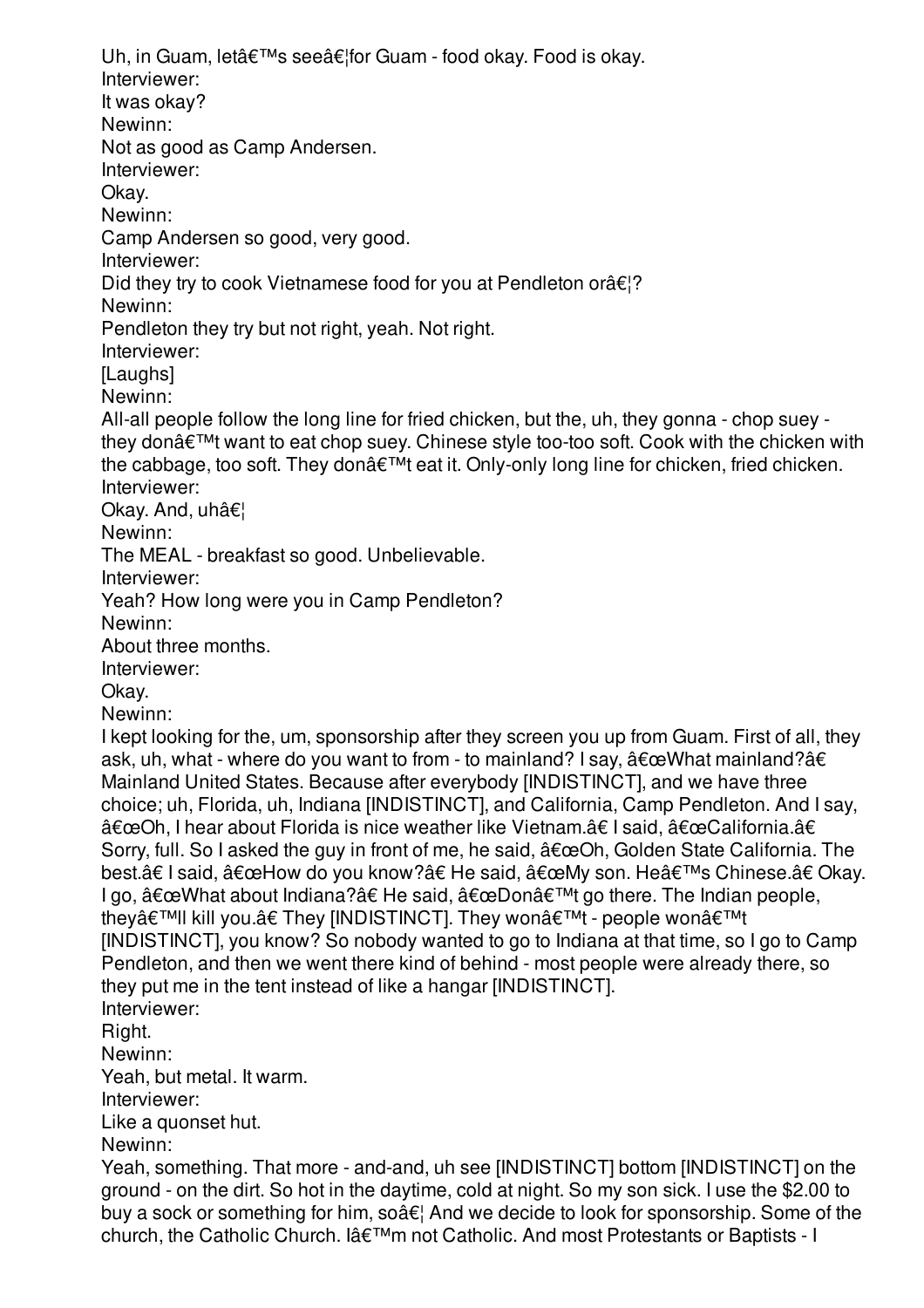donâ€<sup>™</sup>t know out here what kind, so I go individual, uh, sponsorship, and I look into the Red Cross, uh, trailer, you know, trailer.

Interviewer:

Mm-hmm.

Newinn:

They try to find sponsorship and other, like, uh, USCC and, uh, what is that? The Catholic you know, uh, it depend on the-the trailer you want to go. I go to, uh, you know, individual and I saw the one - I look for something, maybe can take care of my family. And American, they sponsor but they don $\hat{\mathbf{a}} \in \mathbb{M}$ t want a big Asian - too big family to sponsor. Most CHINESE or it was a big - whole bunch. So, uh, my-my small, only one child, one year old and my wife. I say,  $â€æOh$ , this match.†A doctor live in, I remember, uh, Huntington Beach. I say,  $â€ceOh$ , California. I don't know that.†Uh, husband do yardwork, wife can do laundry and - okay, perfect for me. I ask them. They say,  $\hat{a} \in \mathbb{C}$ Oh, he on vacation. $\hat{a} \in$ And next week I come back to the trailer and say -  $\hat{a} \in \mathbb{C}$ Oh, he just back, but sorry, I have a couple from Mexico, Mexican guy.†So I [INDISTINCT]. I donâ€<sup>™</sup>t know who can sponsor. And then I remember I-I met a-a general.

I think a sergeant.

Interviewer:

Mm-hmm.

Newinn:

Young man work in capital when he went to my SISTER have a-a bar, restaurant, so he gave me the address. I [INDISTINCT]. So, I called him. He $\hat{a} \in \mathbb{M}$ s single and he-he had - he, uh, sponsor. So we went to Houston, Texas.

Interviewer:

Okay.

Newinn:

His name Tim STRANGEN. He live with his parents. He a single man, long beard, ride motorcycle, but he have a big house. [INDISTINCT] I just met him, you know, like in a [INDISTINCT] or something, but he sponsor me. When I first there I go work as a busboy, clean up the-the table or something.

Interviewer:

Mm-hmm.

Newinn:

Then, um, I happy to, uh, MERGE to this country.

Interviewer:

Yeah.

Newinn:

To pay back, like my two children, uh, perform a lot of musical entertainment to the charities to raise funds, like Dancing with the Stars or fundraising.

Interviewer:

Sure

Newinn:

Yes.

Interviewer:

Now, um, when you were in Camp Pendleton, uh, what happened to your - all your-your siblings? Were they still in Vietnam or did they come to America?

Newinn:

Nobody come to America until today because, uh, my brothers all stay back in Vietnam because - and my sister, whole family. But my parents died a long time ago when I was young.

Interviewer:

So you were -

Newinn:

My wife $\hat{\mathcal{A}} \in \mathbb{R}^m$  family all stayed there; her mom, everything stayed there, because they do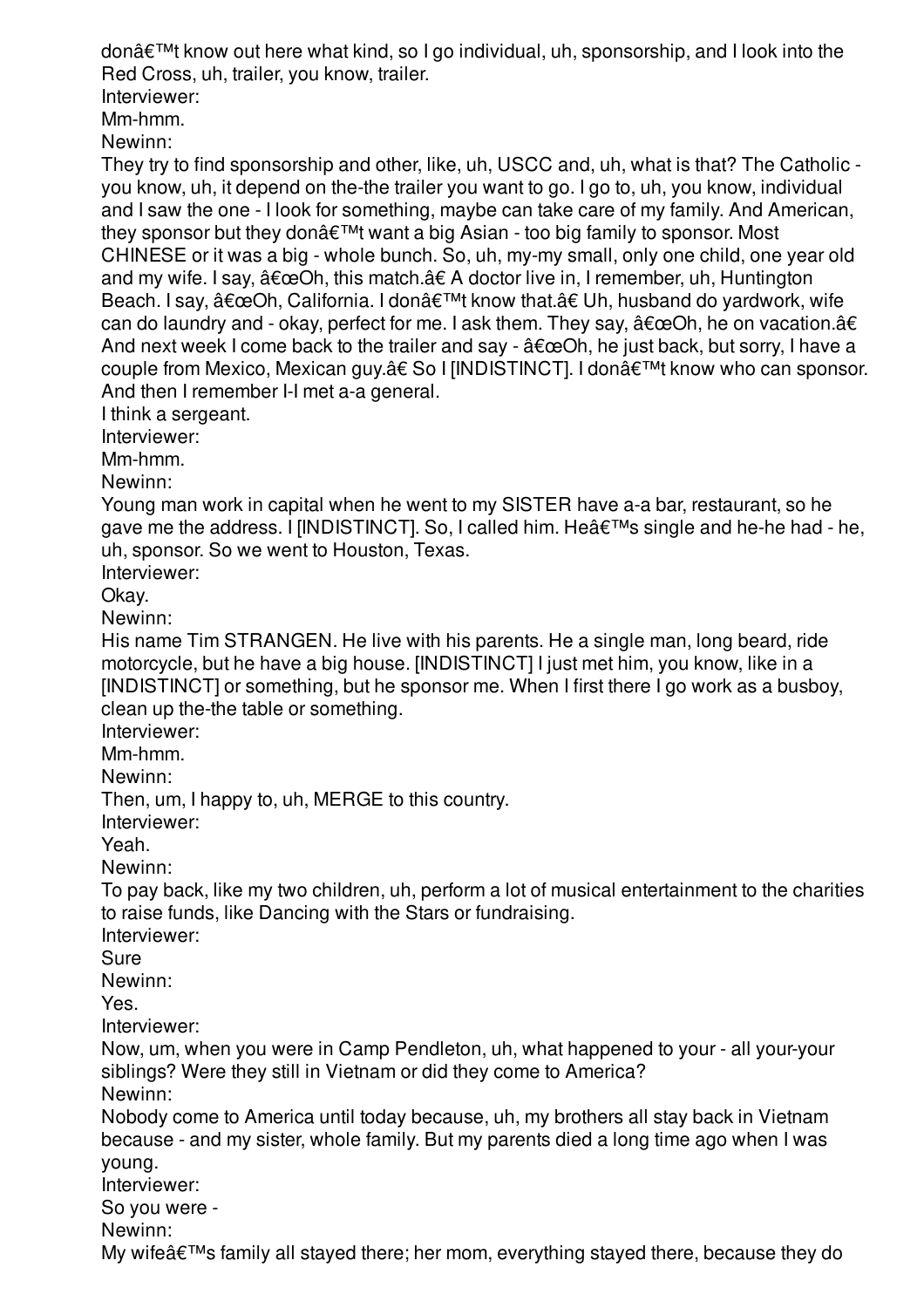$M_{\rm p}$  wife's family all stayed there; here; here; here; here, because they do not be cause they do not be not - at that time do not, uh, have - what you call, uh, transportation, no means to - Interviewer:

Right.

Newinn:

And they just hang in where they live and they get - they receive a lot of hard time from new regime, because I came out of the country. So, uh, they cannot go to college, they cannot get a job, they - and, uh, some, uh, companies CASUALLY report where I live in, uh - what do you call them, campout - US, uh, uh, embassy house, uh, in charge. They move all my stuff, even my DRAPE - they take TWO, and my personal, uh - like a dining set that went to my mother. they come and get it and say,  $\hat{a} \in \mathbb{C}$ Hey, that $\hat{a} \in \mathbb{N}$ s because he-he got out of the country [INDISTINCT].â€

Interviewer:

Yeah.

Newinn:

Punishment.

Interviewer:

So how were you able to get in contact with your family when you came to America? Newinn:

Uh, I never contact with my family for many years and they don $\hat{\mathcal{H}}^{\text{TM}}$  know where and how I live or die until maybe four or five years later. My wife met someone in the grocery Asian and asked her [INDISTINCT],  $â€ceOh$ , that's okay. I help you. You send your letter to this address in Hong Kong. They will transfer you.â€ So she wrote letter to notify we are okay in America. So-so we wrote at that time to Hong Kong, about 1985, †86, after 10 or 15 years, and they will know, oh, we  $\hat{\mathbf{a}} \in \mathbb{R}^{T M}$  re okay in the United States now. Interviewer:

So it took you that long to  $\hat{\mathbf{a}} \in \mathbb{R}$ 

Newinn:

Yeah, because…

Interviewer:

Now when your wife mailed somebody in Hong Kong, did she have to pay them to send letters to -

Newinn:

No.

Interviewer:

Okay.

Newinn:

I-I don $\hat{\mathbf{a}} \in \mathbb{M}$ t think so. Ask her that.

Interviewer:

 $I\hat{a}€^{\text{TM}}I$  ask her.

Newinn:

I don't remember. I-I don't think that, yeah.

Interviewer:

Okay.

Newinn:

And I sav go ahead and send because she already -she $\hat{a} \in \mathbb{R}^N$ s the older sister in the family [INDISTINCT] one, and my-my brother [INDISTINCT] so I did not care much to notify them, but they wonder where I am. So I leave Vietnam, but it doesn't mean leave with family. Interviewer:

Sure.

Newinn:

I leave my town. They live in a different town. But we rarely to connect, only by - uh, we don $\hat{\mathbf{\alpha}} \in \mathbb{R}^{m}$  have a phone at that time. We  $\hat{\mathbf{\alpha}} \in \mathbb{R}^{m}$  re not rich enough to have connect phone, but I can connect on the military line, yes, but they just SURVEILLANCE.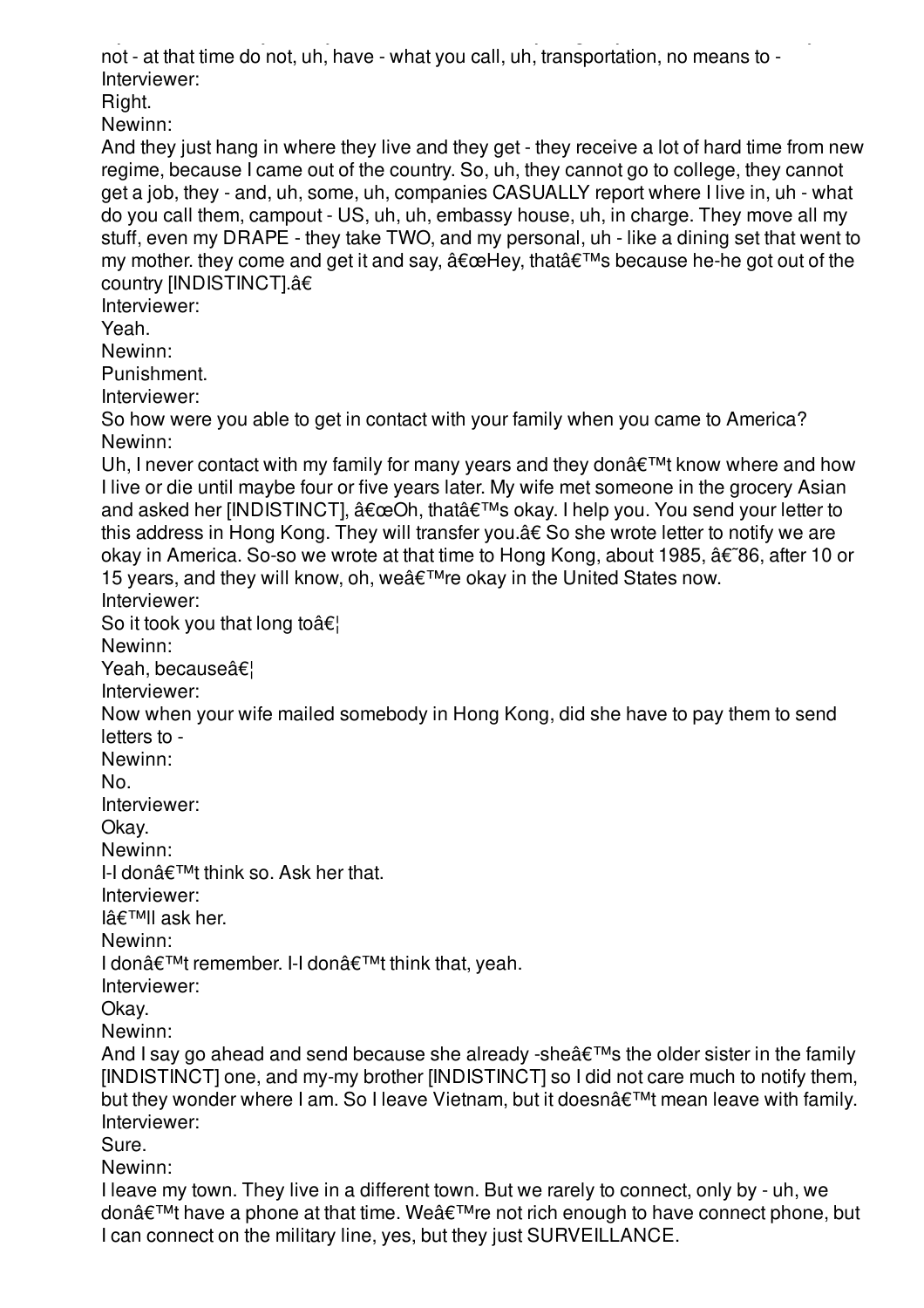Interviewer: Okay. Newinn: That $\hat{\mathbf{a}} \in \mathbb{M}$  the reason I do not have much connection until my wife notified the family. The family just notified back that we $\hat{a} \in T^M$ re okay. Interviewer: Okay. And how would they send messages back to you here in America? Newinn: Oh, first they KNOW lâ $\epsilon$ <sup>TM</sup>m so sick. I need some help. [Laughs] They always,  $\hat{a}\epsilon$  cel need some help.â€ Money or sick here, sick there, and medicine, uh, vitamins. We all have to send [laughs] - and we do a lot of heavy work here. It's more money [INDISTINCT] of course because United States - what do you call them now? Uh…you know, blockade. Interviewer: Yeah. Newinn: They call it block. So they stop - Interviewer: Embargo? Newinn: Embargo. Interviewer: Yeah. Newinn: So there is no MILK, no sugar, no food. It  $\hat{\mathbf{a}} \in \mathbb{M}$ s this way for us, but, uh, so we send [INDISTINCT]. Interviewer: And how would you send it to Vietnam? Did you - were you able to finally send it directly to them? Newinn: Yes. Interviewer: When, uh, when the - Newinn: Uh, we sent the correct papers so [INDISTINCT], because too much they don $\hat{a} \in \mathbb{M}$ t know about shipping, \$3.50 a pound. [Laughs] Interviewer: Wow. Newinn: It cost more than that, but we have to send some kind of, uh, some medicine-type - you know, like, uh - what $\hat{\alpha} \in \mathbb{M}$  you call it - backache, back pain, liquid - what the green stuff? Interviewer: Okay. Newinn: Something like that, yeah. Interviewer: Okay, so you $\hat{a} \in T^{M}$ d send that to your family back in -Newinn: Yeah, yeah, of course, and they can sell it or they can survive - or they can use it, but mostly they sell it. Interviewer: Okay. Was this after normalization of relationships? Newinn: Yes. Interviewer: Between - so this is after 1995?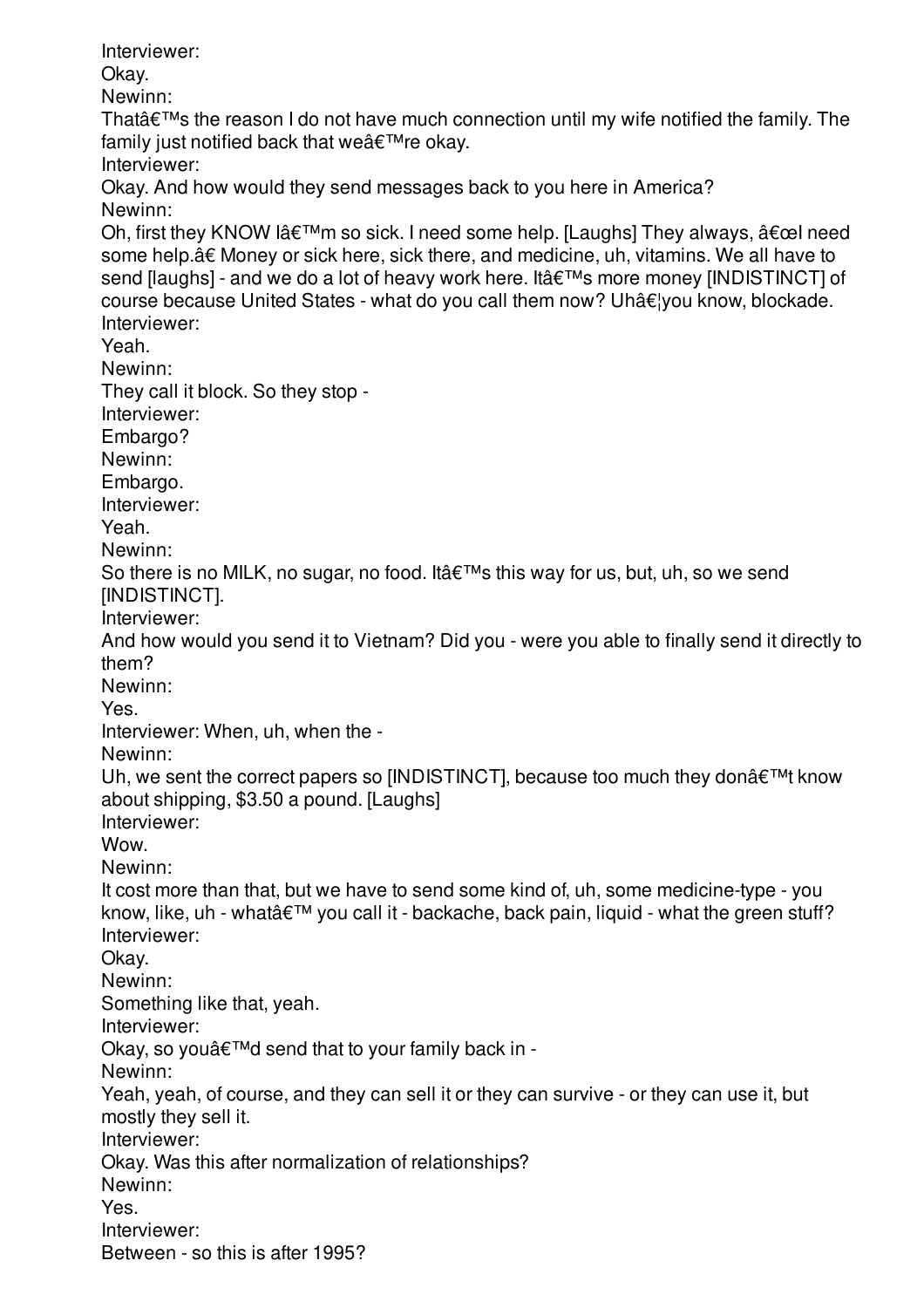Newinn: After that, right. But before that hard. [INDISTINCT] After  $\hat{a}\epsilon$  [95 I CAN remember. Interviewer: Okay. Newinn: We sent  $\hat{\alpha} \in \text{Aut}$  after - oh no, yeah. After  $\hat{\alpha} \in \text{Aut}$ . Interviewer: Okay. Newinn: And then until 2000 - first time I go back to Vietnam after 25 years. Interviewer: Wow. Newinn: Yeah. Interviewer: What was it like when you went back? Newinn: Oh, I, uh, spent maybe \$1,000 per person to fly home to cry. But we cry we  $\hat{\mathbf{a}} \in \mathbb{R}^{m}$  re happy because we walk off the airplane, whole family stayed down there. We all cry, cry, cry. Everybody face and hair turned white. Just cry. That's it. Interviewer: Okay. Newinn: Yeah, cry. But we, uh, spend money to cry. It-it's good. Interviewer: Yeah. Newinn: Have you had it like that? Interviewer: No. Newinn: No, I mean buy money to laugh, buy money to cry, but it  $\hat{\mathbf{a}} \in \mathbb{M}$ s good. It  $\hat{\mathbf{a}} \in \mathbb{M}$ s a relief. Interviewer: Yeah. Newinn: Relief. Interviewer: And, uh, what-what job did you end up doing here in America? Newinn: Uh, I do, um, [clears throat] - after I, uhâ $\epsilon$  busboy, I do some kind of, uh, intake. I mean like a-a application, uh, fill out for the refugees to apply for social services. Interviewer: Right. Newinn: Yeah. Interviewer: So you worked with refugees. Newinn: Yes. Interviewer: Okay. Newinn: They, uh - just like a social worker, how they doing, uh, social - uh, involved with ed-ed-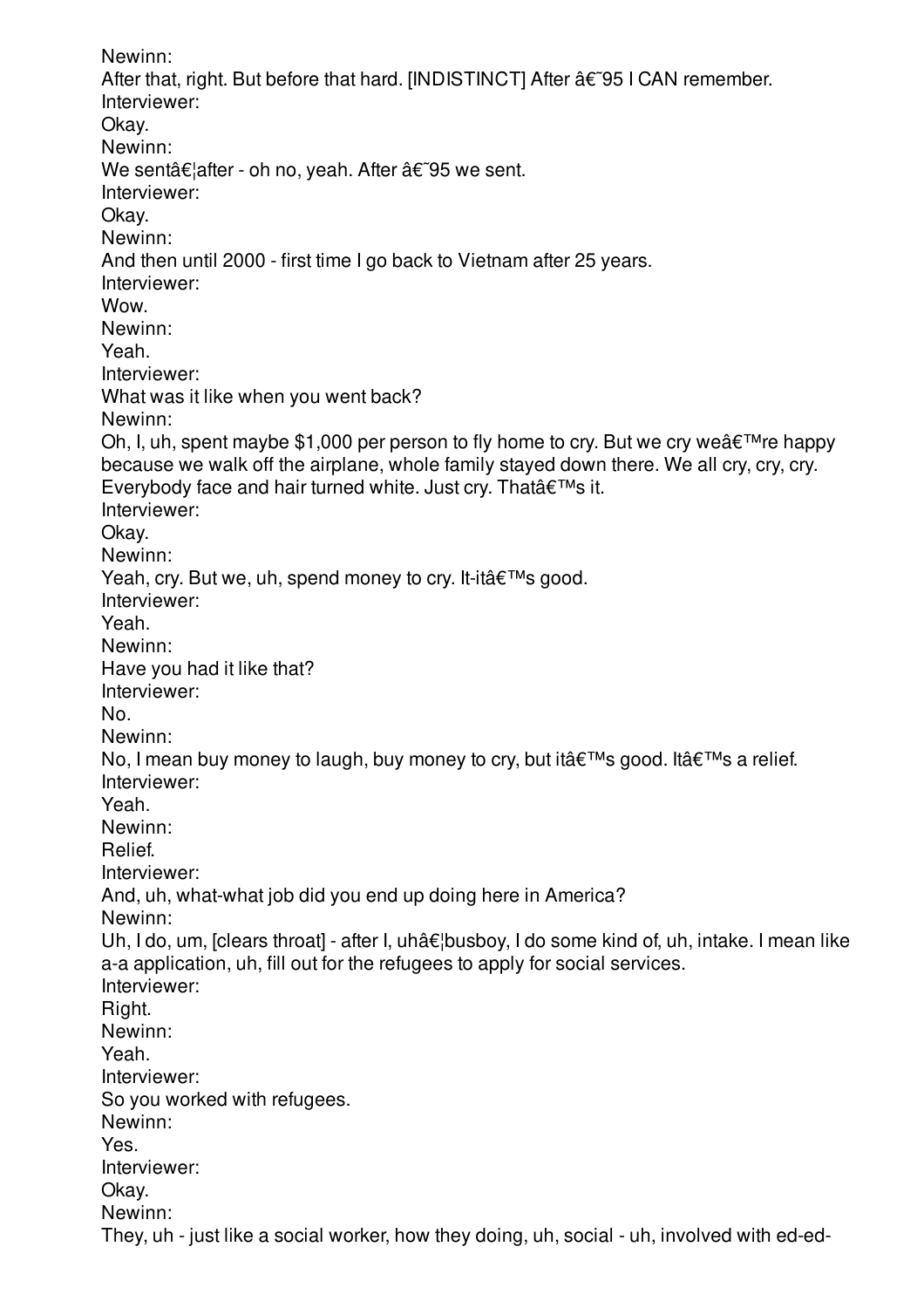education, consumer education, how to do this, do that with that. Interviewer: Okay. So, uh, did you work primarily with Vietnamese refugees? Newinn: I worked primarily with Vietnamese refugees, yeah. Interviewer: Okay. Newinn: Like if they need help, like take them - go hospital. Interviewer: Right. Newinn: They don $\hat{\mathcal{A}} \in \mathbb{M}$  know how. Uh, know where to go. At that time, you know? They, uh - they don $\hat{\mathbf{a}} \in \mathbb{M}$  know where to go. We need to take to hospital or whatever. After that, um $\hat{\mathbf{a}} \in \mathbb{N}$ I take the - go to school, take, uh, engineering, drafting, and I worked from-from that day until now. I got, uh, into an engineering company and then retired. Interviewer: Wonderful. Newinn: And then I make good life, yeah. Interviewer: Yes, sir. Newinn: And I put my kids, uh, two of them through college, all finish college and, uh, now we - uh, all grow up and we, uh, pay back country by giving a lot of, uh, performance, yeah, performance - like my son, he's a second, uh - after he compete in Graceland - my son is an Elvis impersonator. He came second. The Vietnamese [INDISTINCT]. Interviewer: Wow. Newinn: Yeah. And my daughter one time, uh, uh, not - this first season with the Texas Cheerleaders. Interviewer: Okay. Newinn: Yeah, and then now she married, at home, and have two children. Interviewer: Good. Newinn: Yeah, but at least - and we use that kind of talent to MERGE with, uh, out here and gave back by performing free. Interviewer: Mm-hmm. Newinn: And, uh, like you say, Dancing with the Stars sometimes like that and fundraising go to [INDISTINCT]. Interviewer: Now, do you feel that America welcomed you when you had to come here, when you were forced to come here? Newinn: Unbelievable. Interviewer: Okay. Newinn: